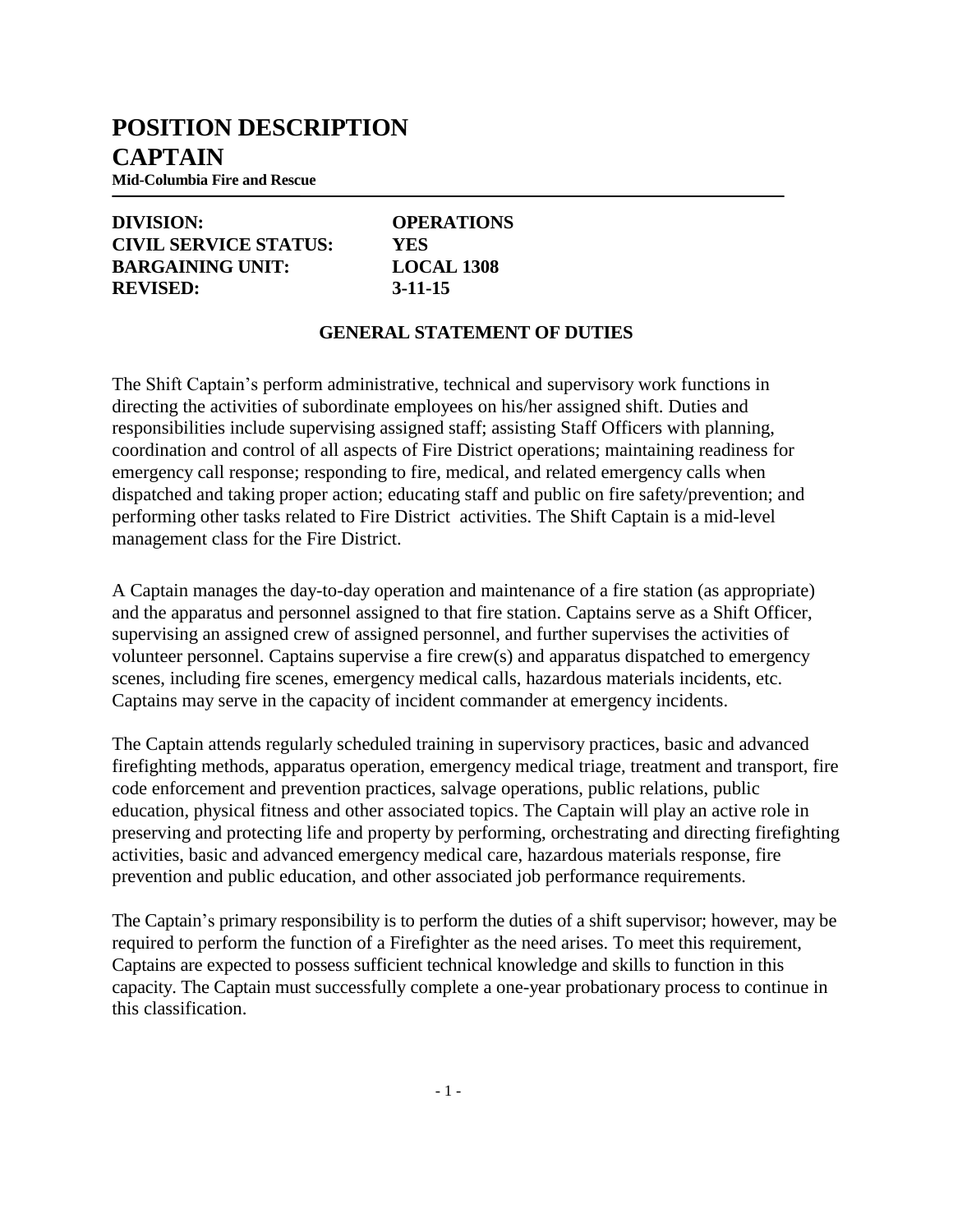#### **SUPERVISION**

Captains are responsible to the Division Chiefs of the Fire District, and receive general direction in the performance of their duties. Captains will consult with a Division Chief regarding day-today operations, and unusual events at the station regarding personnel, apparatus, equipment, etc.

Captains are directly responsible to a Division Chief or the Chief of the Fire District. Captains receive general direction and guidance in the performance of their duties from the Division Chiefs or Fire Chief. Captains will consult with Division Chiefs or the Fire Chief regarding dayto-day operations, emergency operations, and unusual events regarding personnel, apparatus, equipment, etc. Captains directly and indirectly supervise Lieutenants, Firefighters, EMT's and volunteers.

### **INTERPERSONAL RELATIONSHIPS**

Captains meet with Fire District staff (e.g., subordinates, colleagues, supervisors, etc.) and representatives of other agencies (e.g., police, members of other fire departments, public works officials, etc.). Captains also interact with citizens and the general public (e.g., motorists, home owners, business owners, etc.) on a regular basis, and conduct activities related to the Fire District's mission statement in their respective areas. These interactions occur during routine day-to-day operations, emergency operations, training classes and exercises, inspections, and educational or informational presentations. Captains will also meet with vendors regarding maintenance and repair of fire station facilities or equipment, and purchasing of equipment and supplies.

### **JOB PERFORMANCE COMPLEXITY**

A Captain's job involves very complex emergency scene tasks and social interactions, which must be accomplished correctly without taking the time to reference procedures and policies, or to repeat tasks once they have been accomplished. Errors could lead to life safety hazards, property loss, or customer complaints.

### **TYPICAL WORKING CONDITIONS**

The work environment characteristics described here are representative of those an employee encounters while performing the essential functions of this job. Reasonable accommodations may be made to enable individuals with disabilities to perform the essential functions.

The Captain lives and works in a fire station assigned to a duty shift. This work environment includes many of the same amenities of a home, including kitchens, showers, bed, etc. In this environment, Captain's will perform routine day-to-day activities, such as maintaining equipment and apparatus, meeting with supervisors and co-workers, planning and scheduling work, etc.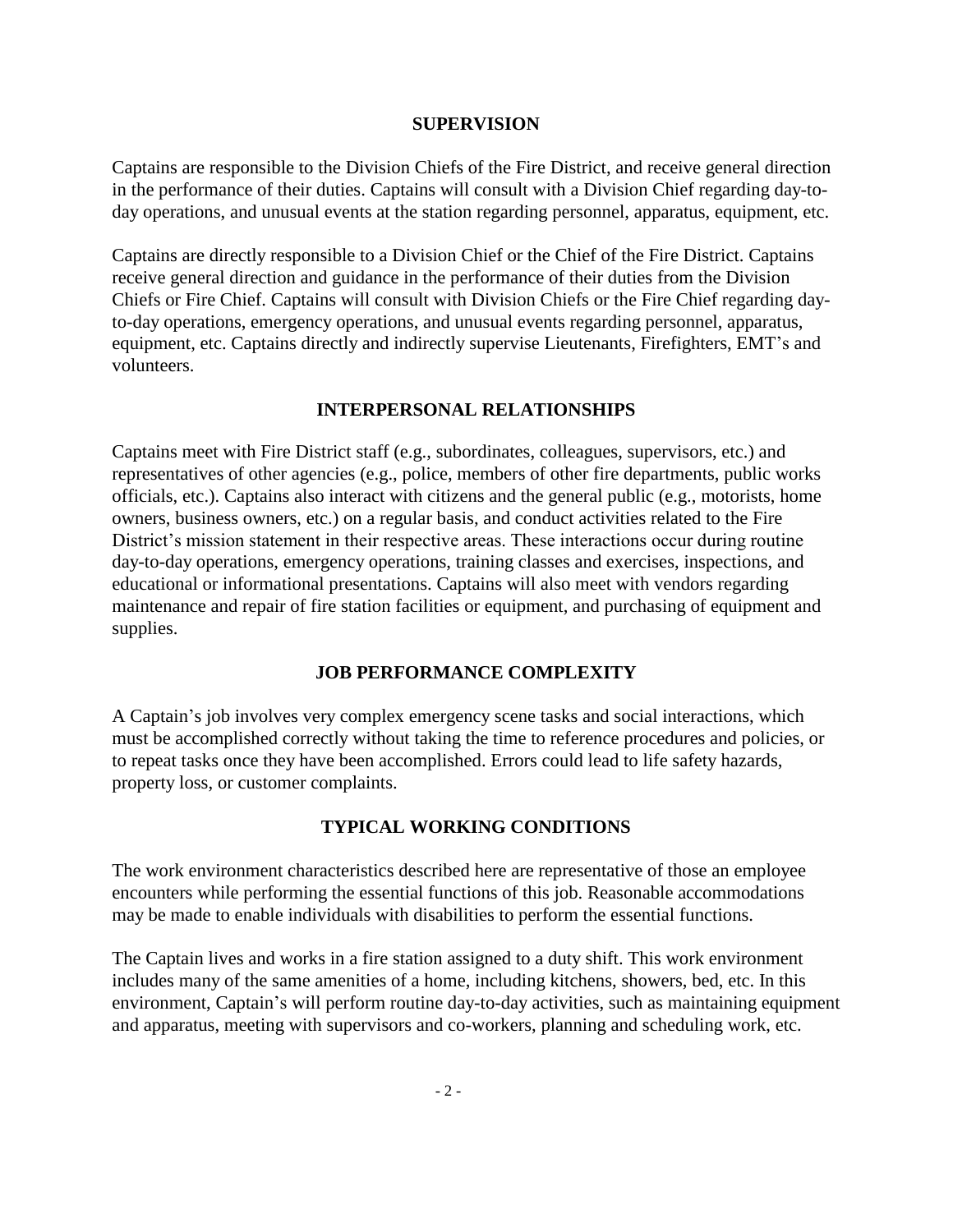Captain's perform and direct routine day -to-day activities, such as training subordinates, meeting with supervisors, and planning and scheduling work. Outside of the fire station, Captain perform essential job functions in all weather, noisy conditions, and under extreme emergency conditions such as fires, hazardous materials, auto accidents, etc. The Captain is exposed to sirens and hazards associated with fighting fires and rendering emergency medical assistance, including infectious substances, smoke noxious odors, fumes, chemicals, liquid chemicals, solvents, and oils. The Captain occasionally works near moving mechanical parts and in high, precarious places and is occasionally exposed to wet and/or humid conditions, fumes or airborne particles, toxic or caustic chemicals, radiation, risk of electrical shock, and vibration.

### **PRIMARY DUTIES AND ESSENTIAL FUNCTIONS**

*The following Duty dimensions and specific task statements are listed below:*

#### **Respond to Alarms**

- At the scene of a fire or other emergency incident, supervise/work with fire crew to effectively accomplish a specific assignment safely (e.g., extinguishment, search and rescue, salvage and overhaul, etc.).
- At the scene of a medical emergency, supervise and oversee those providing basic and advanced life support and medical treatment to victims, assign tasks, ensure scene safety, and gather necessary medical information.
- Respond to structure fires, emergency medical incidents, hazardous materials spills and other emergency incident calls, and supervise a fire crew to ensure safety and efficiency.
- Direct a fire crew to accomplish specific tasks at an emergency scene safely (e.g., the placement of apparatus, laying of hose lines, connection to specific water sources, etc.).
- Ensure that personnel are properly equipped and safely on apparatus before responding to an alarm
- Ensure that the apparatus is driven safely and that proper warning systems are used.
- Ensure that the route is safe and be aware of other responding units.
- Check maps to determine routes, building and water supply locations, etc.
- Ensure that apparatus is properly equipped before responding to an alarm.
- Ensure the appropriate location for spotting aerial or pumping apparatus, or other vehicles.
- Provide situation and status reports via the radio while approaching fire or emergency scene.
- Receive and interpret additional information from dispatcher.
- Size up potential fire or emergency situation while enroute.
- Evaluate the accuracy of alarm information.
- Put on turnout gear while receiving an incoming alarm.
- Select the best route to the alarm scene or evaluate/assist the driver's selection.
- Ensure the safety, accountability and welfare of personnel on an emergency scene.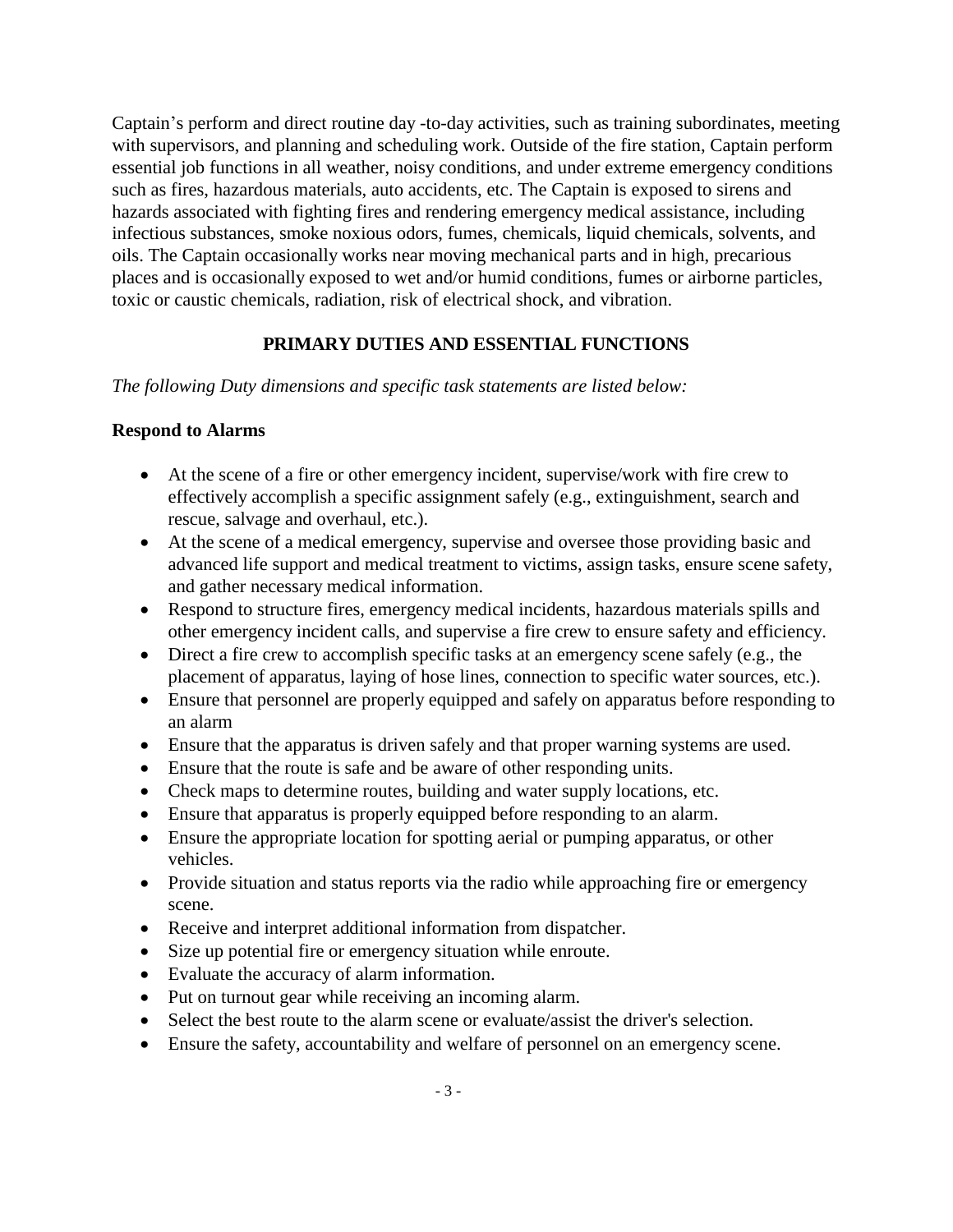## **Conduct Initial Size-up at Fire or Emergency Scene**

- Adapt strategies to changing conditions at a fire scene.
- Analyze the situation to determine proper protective gear, equipment, and extinguishing agents.
- Assess effects of weather, wind, humidity, and other conditions on a fire.
- Evaluate hazards to occupants, personnel, exposed buildings, and property.
- Locate hydrants or other water sources, and determine the adequacy of water supplies.
- Locate the seat and any further extensions in involved structures.
- Determine adequacy of initial response, and call for additional alarms or resources if necessary.
- Determine if electric and gas utilities need to be disconnected, and ensure that they are.
- Determine need for other agencies (e.g., police, ambulance, utility companies) and alert the dispatcher.
- Determine types of hazardous materials that might be present at incidents.
- Assess navigational problems, such as narrow alleys, at a fire or rescue scene and determine solutions.
- Report to the incident commander.
- Assume command as the first company officer on the scene.
- Utilize information previously obtained during inspection or pre-plan regarding fire protection system(s), fire alarm and detection system, compartmentalization, etc. in order to develop strategies.
- Determine false or accidental alarms.
- Make arrangements for traffic control.
- Identify property owners or managers to obtain additional information.
- Transfer command of the incident to a superior officer.

### **Direct and Perform Rescue Operations**

- Determine the best rescue methods, equipment, and personnel needed for the rescue.
- Determine the need to rescue victims, and order necessary searches of buildings or areas.
- Oversee the extrication of victims trapped in buildings, confined spaces, vehicles, trenches, or other hazards.
- Oversee the rescue of victims overcome with hazardous chemicals and/or gas.
- Ensure that individuals in need of rescue are located, and guided, carried or dragged to safety.
- Perform rescue activities that are essential firefighter functions.
- Determine if ventilation efforts will help or hinder rescue.
- Direct the application of water to assist rescue efforts.
- Alert the dispatcher to arrange for transportation of rescued victims.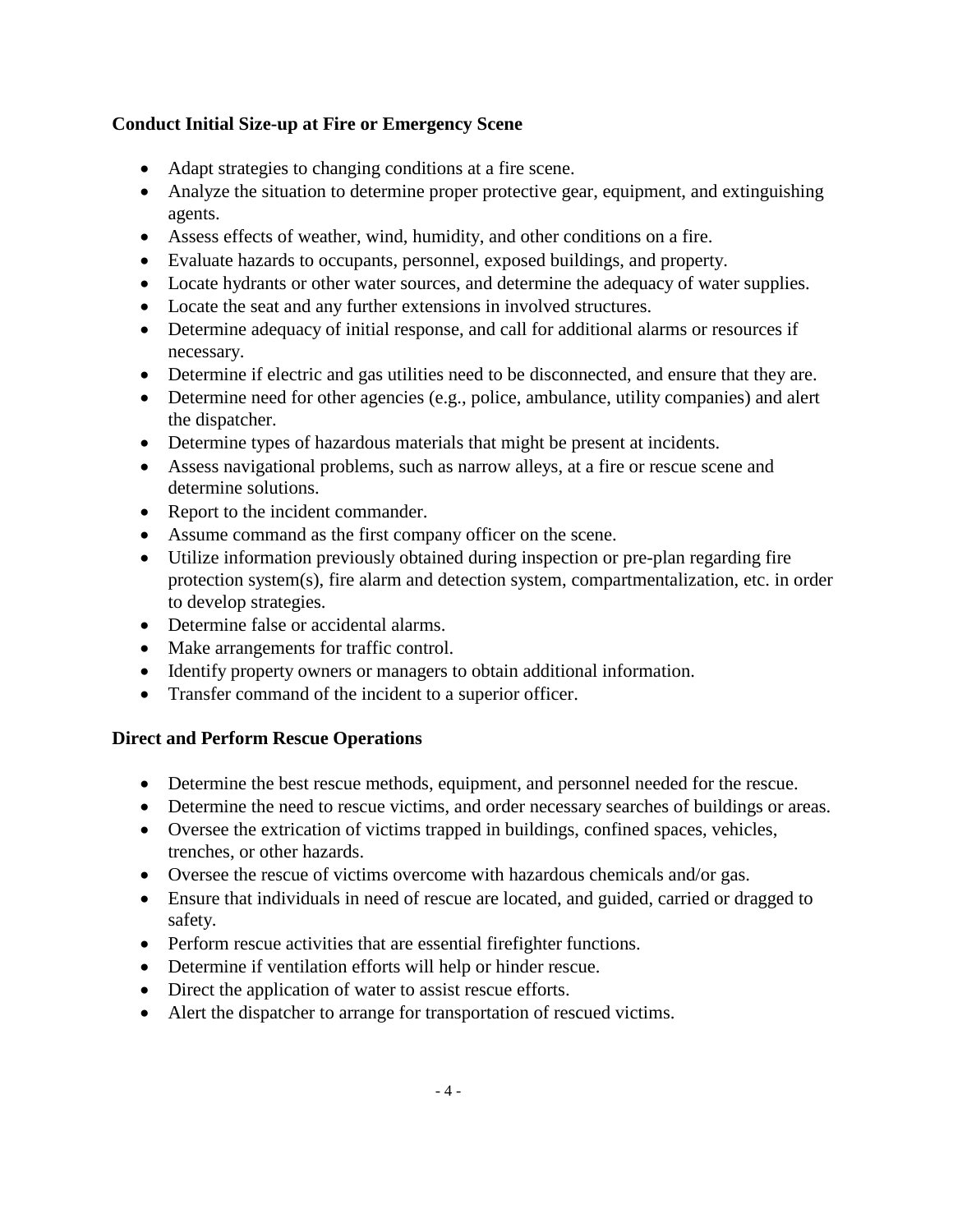## **Direct and Perform Emergency Medical Services and First Aid**

- Assess a patient's condition and provide basic and/or advanced life support based upon Fire District EMS medical and trauma protocols, and assessment of patient condition.
- Ensure that personal protective equipment is used properly by company personnel.
- Ensure primary assessment of victims and assign crew members to specific tasks.
- Assess the need for resources and/or medical direction.
- Supervise the activities of assigned personnel at emergency scenes.
- Perform emergency and non-emergency EMS activities and duties.
- Performs basic and advanced emergency medical care upon notification.
- Performs within his/her EMS scope of practice.
- Inspects and assures that emergency medical equipment is serviceable and compliant with safety and infection control regulations and standards.
- Responds to instructions from emergency dispatcher and/or medical control.

### **Manage Company Activities at Emergency Scenes**

- Implement and develop an overall strategy using the Incident Management System at emergency incidents, directing assigned or reporting personnel and resources (i.e., function as the Incident Commander).
- Within an Incident Management System, function in an assigned position (e.g., Safety Officer, Staging, Operations, Sector and/or Group Leader, etc.).
- Evaluate, then report to, and consult with the Incident Commander regarding difficult problems, sensitive situations and routine coordination of resources.
- Ensure that personal protective equipment is used properly by company personnel.
- Assign personnel to emergency scene tasks based upon need.
- Correct improper or unsafe actions by assigned personnel at emergency scenes.
- Evaluate whether assignments at emergency scenes adequately meet objectives and modify as necessary.
- Observe assigned personnel at emergency scenes for signs of fatigue, and provide relief for them if possible.
- Perform emergency scene tasks that are essential job functions for a Firefighter.
- Supervise the activities of assigned personnel at emergency scenes.
- $\bullet$  Determine the status of fire protection system(s), fire alarm and detection system, smoke management system, etc. and record that information on the incident report.
- Ensure control of elevators in involved buildings.
- Direct crews in carrying out orders from superior officers at emergency scenes.
- Maintain proper radio communications during emergency incidents.
- Work with assigned personnel and personnel from other agencies at emergency scenes.
- Ensure the safety of all on-duty personnel under your supervision.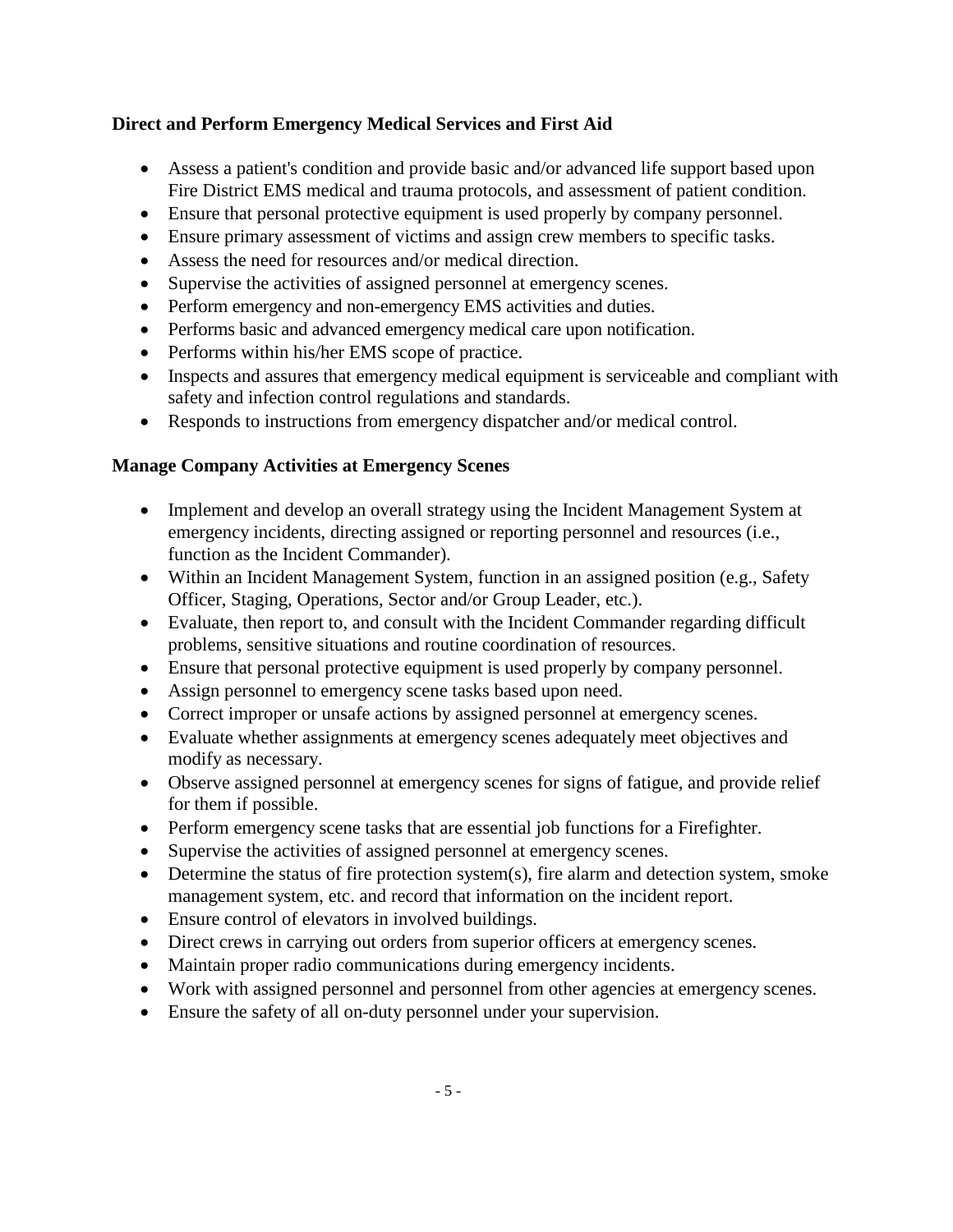## **Direct and Perform Exposure Protection**

- Orchestrate the application of water to protect life, equipment and property.
- Recognize possible avenues of fire spread and assign personnel to watch for fire spread.
- Determine life and property hazards of exposures.
- Orchestrate the application of water to inside walls of involved structures to prevent fire spread.
- Recognize internal exposures such as false ceilings.
- Orchestrate the application of water to exposures.
- Ensure that apparatus or other vehicles are parked in safe and appropriate location.
- Order or direct the evacuation of people from exposed structures.
- Perform exposure protection activities that are essential firefighter functions.
- Determine and the need for and orchestrate the closing of doors, windows, and other openings in involved buildings and adjoining structures.

## **Orchestrate, Direct and Perform Pumping, Hose, and Extinguishment Operations**

- Recognize problems with pumping operations and communicate the need for corrective action.
- Determine the appropriate nozzle and type of stream to be used.
- Determine the areas where water or other extinguishing agents should be applied.
- Identify the appropriate extinguishing agent for special fires (e.g., automobile, chemical, electrical, etc.).
- Perform hose and extinguishment activities that are essential firefighter functions.
- Determine additional pumping requirements (e.g., relay pumping, multiple hydrants, etc.).
- Determine the need for master streams.
- Coordinate pumping operations performed by apparatus operators.
- Monitor the operation of hose lines and order shut down of hose lines when necessary.
- Determine the need for foam and its proper application.
- Determine the number, size and length of hoselines to be laid.
- Recognize damaged hose sections and ensure that they are repaired or replaced.
- Determine that proper hose appliances are used.
- Determine the need for portable extinguishers.
- Perform and direct wildland and interface firefighting operations (e.g. LCES, line construction, structure triage, structure protection, firing out, etc.)
- Perform hose and extinguishment activities that are essential firefighter functions.

## **Interact with Subordinates, Superiors, and Other Department Members**

 Consult with a Division Chief or Fire Chief (or other direct supervisor) regarding difficult problems, sensitive situations and routine coordination of personnel matters.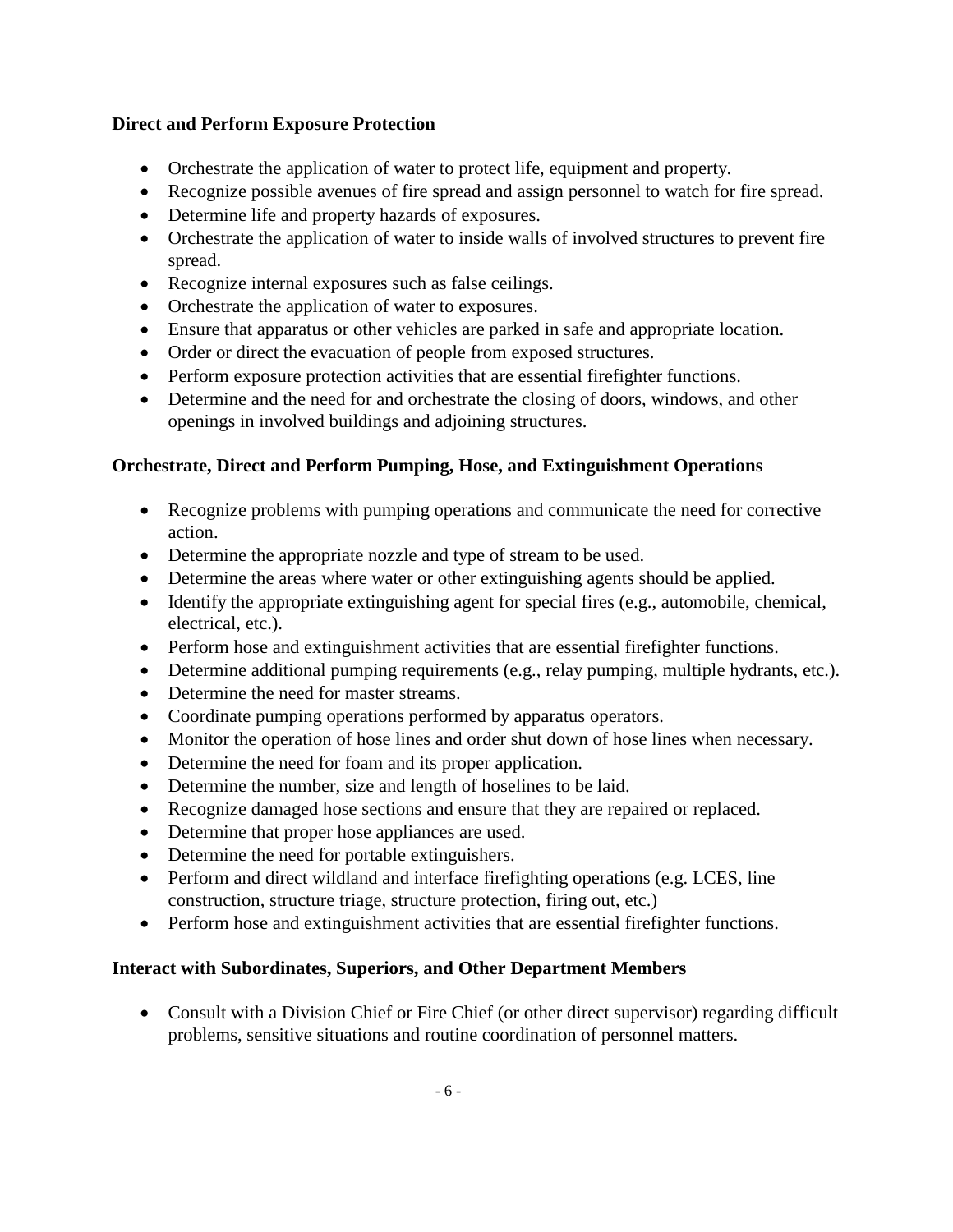- Mediate or reconcile differences between or among other crew members, other members of the department, and/or the general public.
- Listen and respond to verbal orders from incident commander at fire or emergency scene.
- Maintain good working relationships with assigned crew, superiors and other co-workers.
- Respond to orders and directives from members of higher ranks.
- Exchange information with other shifts.
- Keep Staff Officers informed of matters relevant to Fire District operations.
- Relay verbal reports of conditions at emergency scenes to appropriate personnel.
- Work and get along with others in a community living situation.
- Participate in analysis or critique of firefighting or other emergency activities.
- Communicate suggestions and concerns from assigned crew upward through the chain of command.
- Interact with supervisors to discuss problems or obtain information.
- Discuss department goals, policies and procedures with assigned crew.
- Interact with members of other shifts and Staff in the department.
- Interview members of assigned crew to obtain facts, suggestions, opinions, and reasons for actions.
- Participate in developing and implementing goals, policies and procedures.
- Participate in staff officer meetings and discussions.
- Make formal presentations to members of the department.

## **Orchestrate, Direct and Perform Ladder Operations**

- Recognize problems with aerial apparatus operations and ensure corrective action is taken.
- Check for electrical hazards and other unsafe obstacles in the path of aerial and ground ladders.
- Ensure that the aerial apparatus is properly stabilized.
- Ensure that all safety measures are adhered to when ladders are used.
- Direct the deployment of personnel on aerial and ground ladders.
- Ensure the appropriate placement of aerial and ground ladders.
- Determine the need for ladders and select the appropriate ladders to be used.
- Perform ladder activities that are essential firefighter functions.
- Determine the need for the aerial platform bucket.
- Direct the use of ladders for special purposes.
- Direct the use of generators for appropriate purposes.

### **Orchestrate, Direct and Perform Ventilation**

- Evaluate the possibility of backdraft, flashover, and fire spread prior to ventilation efforts.
- Determine the best timing of ventilation in relation to other efforts.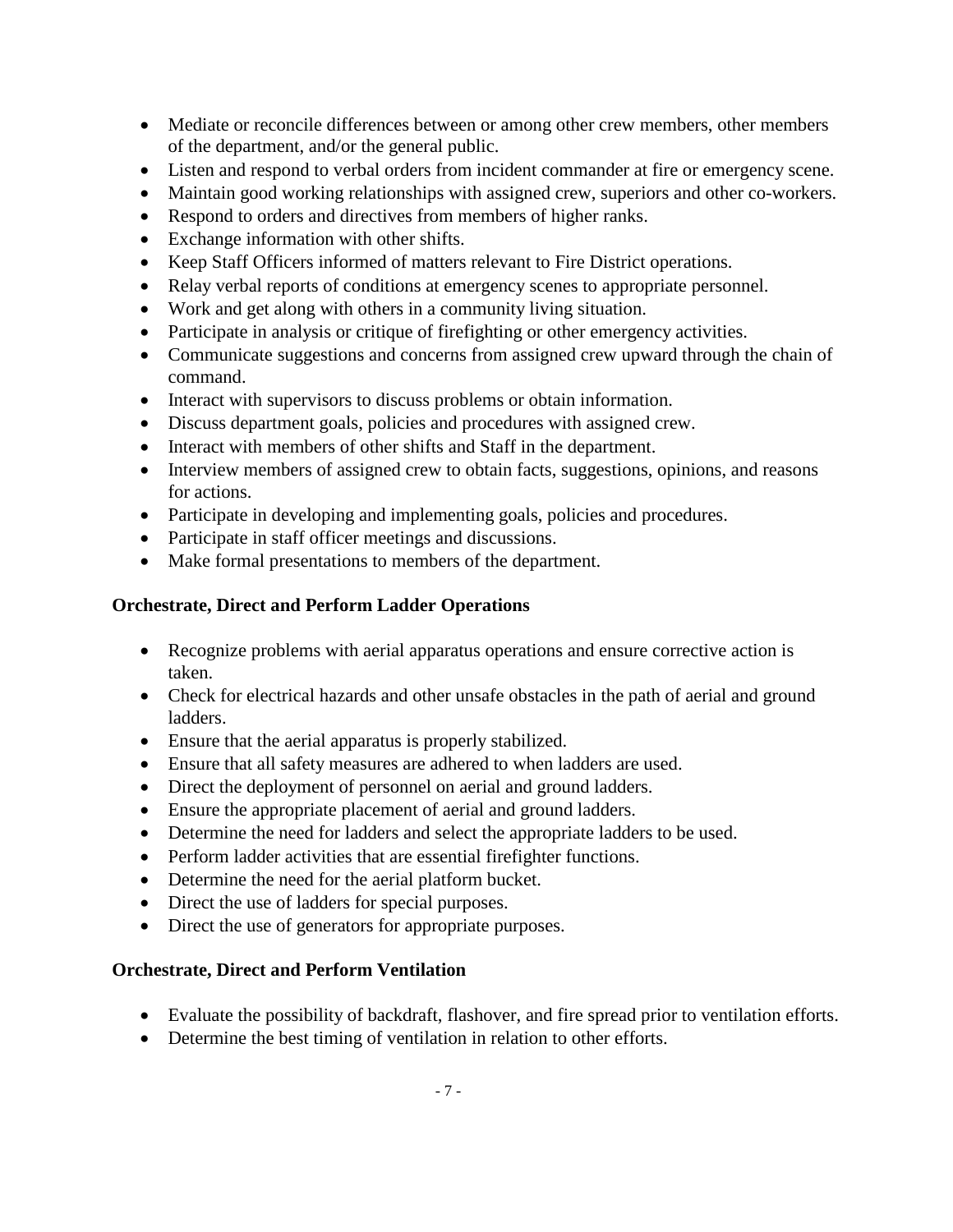- Determine the need for ventilation, and the most appropriate methods and equipment to be used.
- Perform ventilation activities that are essential firefighter functions.
- Determine the best method to access the area to be ventilated.
- Direct ventilation utilizing roof, floors, ceilings, or natural openings in involved buildings.

### **Orchestrate, Direct and Perform Handling of Hazardous Materials**

- Ensure that assigned personnel use appropriate protective equipment when dealing with hazardous materials.
- At the scene of a hazardous materials incident, work with a fire crews to effectively accomplish a specific assignment (e.g., entry team, decontamination team, site access control, etc.).
- Determine the level of required response to hazardous materials incidents.
- Direct the proper use of detection equipment to verify the presence of hazardous materials.
- Ensure that hazardous materials are handled according to department policies and government regulations.
- Direct the containment of small quantities of hazardous materials using appropriate methods and equipment.
- Perform hazardous materials activities that are essential firefighter functions.

### **Interact with the Citizens, Public and Other Agencies**

- Enhance relationships and coordination between the Fire District and outside agencies.
- Treat customers with dignity and respect (e.g., set example).
- Coordinate and cooperate with other agencies (e.g., police, ODOT, public works, etc.) responding to an incident.
- Listen and respond appropriately to citizen complaints.
- Refer citizens to appropriate public agencies or services.
- Interact and work with community agencies and citizen task forces.
- Attend neighborhood and community meetings and other functions as directed.
- Calm upset victims, witnesses or family members at emergency scenes.
- Interact with business owners.
- Supervise and work with civilian employees (e.g., Career Service)
- Coordinate and cooperate with fire departments of other jurisdictions.

### **Orchestrate, Direct and Perform Forcible Entry**

- Determine and coordinate the best timing of forcible entry in relation to other efforts.
- Ensure that opened doors and windows remain open when appropriate.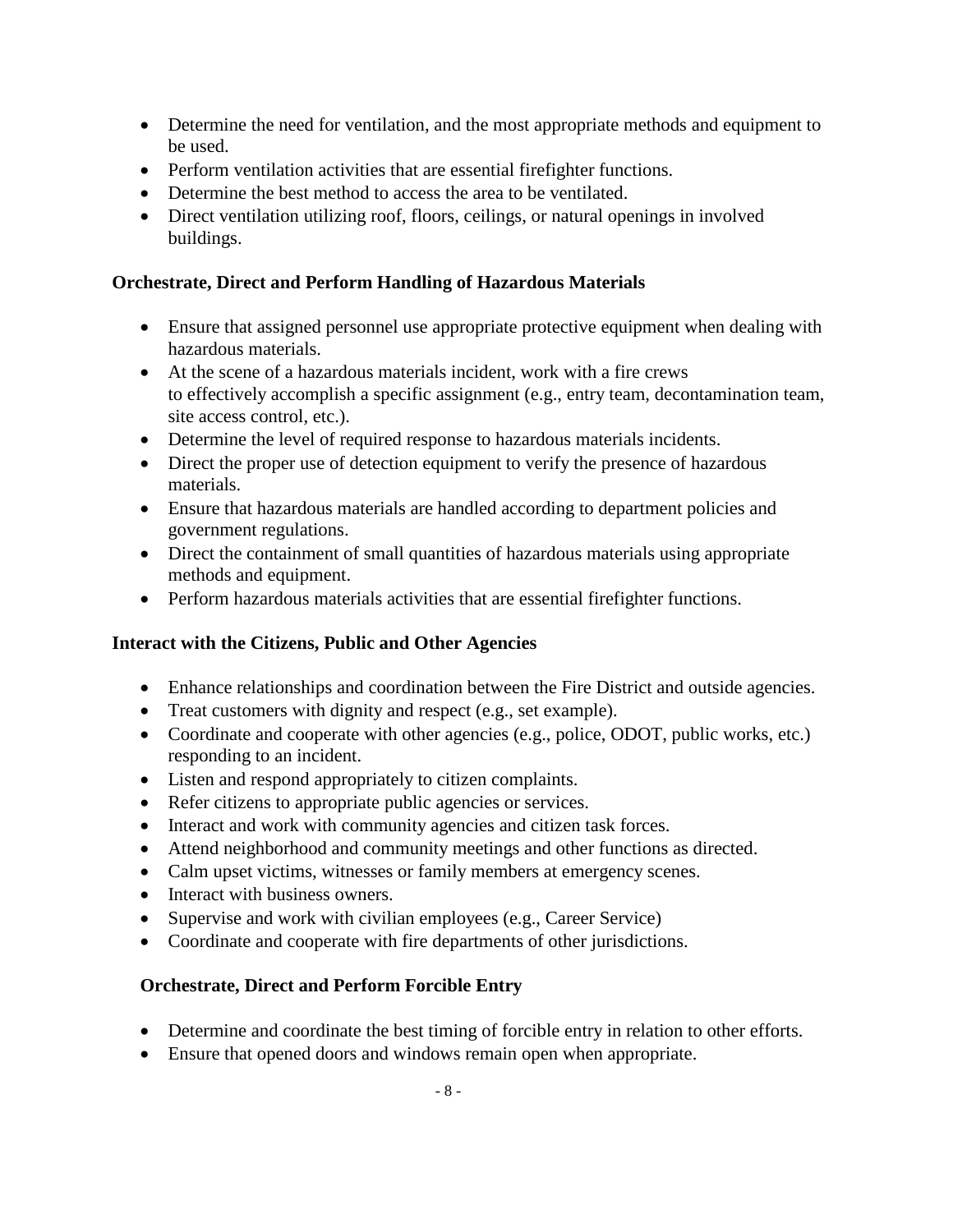- Determine the need for forcible entry, and the most appropriate methods and equipment to be used.
- Direct the use of equipment used for forcible entry.
- Identify the type of construction of doors, windows or other entries being forced.
- Dismantle hardware or construction to make an entry without force.
- Perform forcible entry activities that are essential firefighter functions.

### **Maintain and Expand Job Knowledge, Skills, and Abilities**

- Learn locations and limitations of connections, hydrants and other water sources in response area.
- Be familiar with capabilities and limitations of equipment and apparatus.
- Maintain knowledge of current fire codes, new firefighting techniques, and new equipment.
- Maintain knowledge of local conditions (e.g., street closures, new construction, etc.).
- Maintain knowledge of Fire District organization, procedures, protocols, regulations, etc.
- Maintain knowledge of emergency medical and first aid techniques.
- Cross-train with other shifts and mutual aid agencies.
- Participate in classroom training, station or company drills, and emergency simulations.
- Participate in physical fitness training to maintain adequate condition.
- Study maps and pre-incident plans related to assigned fire district.
- Temporarily assume responsibilities that are usually handled by members of a higher rank.
- Serve on administrative committees or in other special functions as assigned by the department

## **Direct Company Back into Service**

- Address any injuries to assigned personnel and document as required by Fire District policy.
- Identify and address possible exposures to assigned personnel.
- Notify the dispatcher of return to service.
- Report any difficulties encountered with specific hydrants to the Fire Marshal.
- Note equipment and supplies in need of repair or replenishing prior to future use.
- Ensure that equipment is inventoried and placed on apparatus before leaving fire or emergency scenes.
- Ensure that equipment is cleaned and prepared for future use (e.g., hoses and appliances are drained and washed).
- Ensure that borrowed equipment is returned and properly checked in.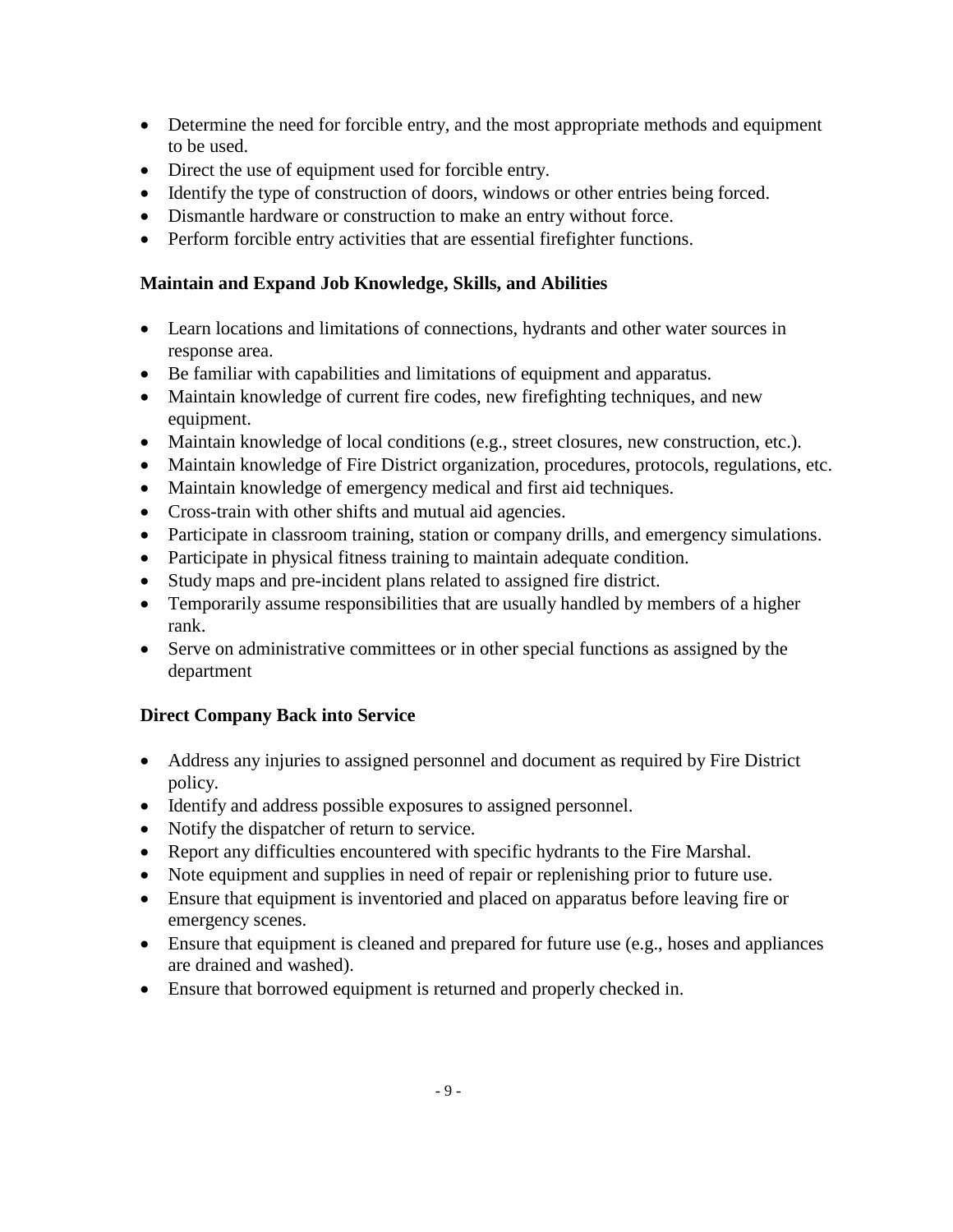## **Direct and Perform Equipment and Apparatus Inspection and Maintenance**

- Report lost or stolen equipment and ensure that it is replaced.
- Ensure that damaged or malfunctioning equipment and apparatus are turned in for repairs.
- Ensure that supplies (e.g., medical supplies, oxygen tanks, extinguishing agents) are regularly replenished.
- Review reports regarding the condition of equipment and apparatus.
- Supervise inspections of equipment and apparatus.
- Ensure that equipment and apparatus are regularly cleaned and maintained.
- Manage the inspection and minor repair of equipment and apparatus.
- Conduct hose tests according to department procedures.
- Ensure that equipment is properly stowed on apparatus for storage and transport.
- Make inspection, inventory, and maintenance assignments.

### **Evaluate, Counsel and Discipline Subordinates**

- Monitor the overall work performance and work quality of assigned personnel (daily routine work and emergency responses) for efficiency, effectiveness and safety.
- Conduct formal and informal counseling sessions with subordinates in order to correct work deficiencies and develop work skills.
- Document formal and informal counseling sessions with subordinates.
- Recognize the importance of documentation of formal and informal counseling sessions with subordinates.
- Recognize job performance problems in others and take actions to correct problems.
- Document, submit and file action taken to correct job performance problems in others.
- Follow appropriate departmental guidelines/policies for implementing disciplinary actions.
- Stay alert/anticipate potential problems which might affect job performance.
- Conduct performance appraisals of subordinates.
- Investigate allegations of personnel misconduct, public complaints, internal complaints, and morale problems within companies or support service bureaus.
- Document and recommend discipline, and provide a written report to supervisor on results of investigations of alleged personnel misconduct, public complaints, internal complaints, and morale problems within companies.
- Train, evaluate, and prescribe corrective actions for probationary employees
- Provide constructive feedback to subordinates regarding their work performance.
- Recognize job performance problems in assigned personnel and take action to correct these problems.
- Discuss and guide resolutions of conflicts between or among others in the station.
- Discuss personal problems with subordinates when they seek guidance.
- Refer assigned personnel to appropriate individuals or services for problems affecting job performance.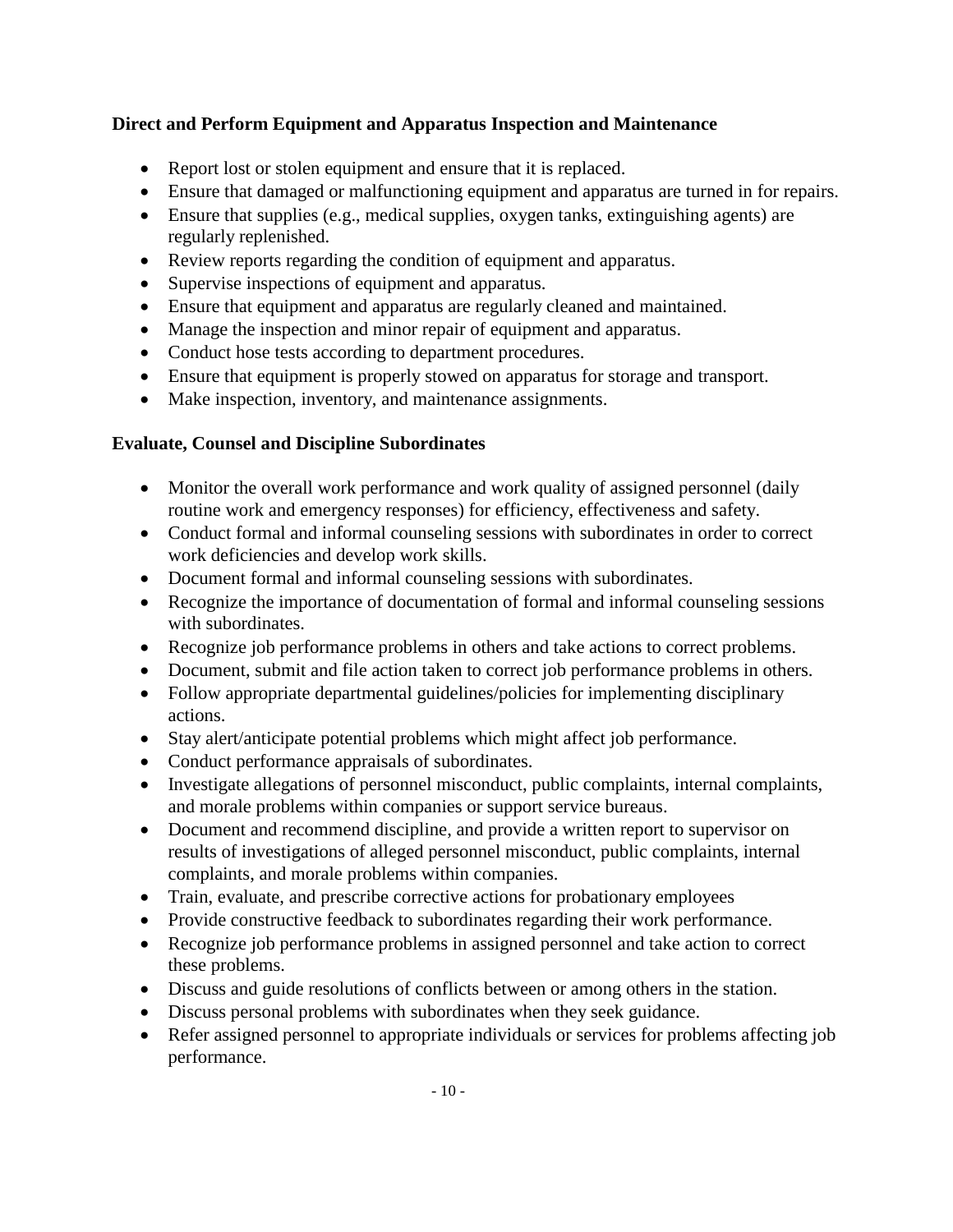- Evaluate the work performance of subordinates.
- Meet with subordinates to discuss their work performance.
- Explain reasons for policies and operating procedures to subordinates.
- Know available resources, within the Department, to assist with personnel matters.

## **Motivate and Develop Subordinates**

- Set good examples for subordinates to follow.
- Encourage a desire in subordinates to perform well without supervision.
- Demonstrate confidence in subordinates and help them develop self-confidence and selfesteem.
- Foster and maintain good morale among subordinates.
- Give subordinates opportunities to provide input into decisions.
- Communicate the concerns of management to subordinates.
- Encourage acceptance among subordinates of department policies, procedures, goals and objectives.
- Ensure fairness and equal treatment of subordinates when making assignments.
- Recognize and commend good performance by subordinates.
- Help subordinates determine and achieve their personal and professional goals.
- Enhance training to include public relations and customer service as well as technical skills.
- Provide subordinates opportunities to grow, learn and develop additional skills.
- Evaluate and recommend staffing alignment to ensure the most effective crew efficiencies.
- Evaluate wellness of crew members (e.g., physical fitness, psychological, medical, set example, etc.).

## **Conduct Fire Investigations**

- Conduct initial investigations to determine the possible cause of fires.
- Identify suspicious fires, assisting other investigation personnel where needed (e.g., Arson Investigator or Fire Marshal).
- Protect evidence of suspicious fire origin or arson and report it through proper methods and channels.
- Provide court depositions or testimony
- Collect information from witnesses and victims of fires and property owners to determine the need for an Arson Investigator.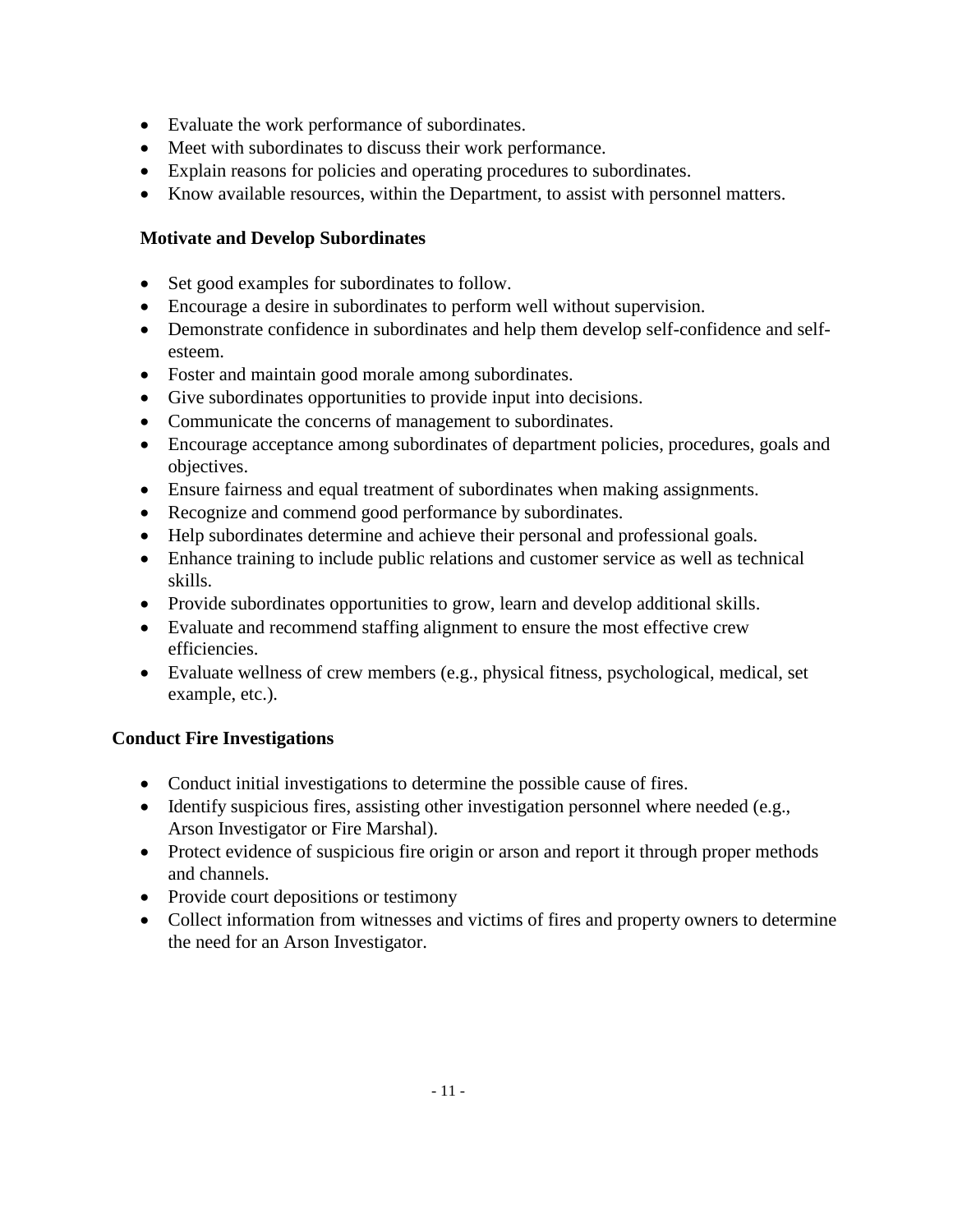## **Orchestrate, Direct and Perform Salvage and Overhaul**

- Search out and extinguish hidden or smoldering fires.
- Recognize and preserve evidence of suspicious fire origin or arson.
- Ensure that utilities are turned on or off as appropriate.
- Turn over valuables to a superior officer, the police, or the owner, as appropriate.
- Advise owner of existing hazards and recommend necessary precautions.
- Collect, remove, and extinguish fire debris.
- Perform salvage and overhaul activities that are essential firefighter functions.
- Suspend overhaul operations in cases where the fire appears to be of suspicious origin.
- Ensure that openings made for ventilation are covered or replaced.
- Ensure alarm systems are back in operation.
- Direct the use of appropriate methods and equipment to dam up, divert, absorb, or remove excess water.
- Ensure that property is gathered and adequately covered.
- Identify the name and address of the property owner, and determine other information necessary for reports.
- Determine the extent of fire loss and estimate the value of damaged property.
- Direct the use of salvage covers as catch-alls, basins, or water chutes.
- Release building and contents to appropriate parties.

## **Write Reports, Correspondence and Other Materials**

- Prepare reports regarding lost, stolen, or malfunctioning equipment.
- Document observed problems with subordinates' job performance.
- Properly complete and process injury reports.
- Prepare reports or checklists based on inspections of equipment and apparatus.
- Prepare disciplinary paperwork.
- Document results of meetings and discussions with subordinates.
- Prepare incident reports.
- Prepare personnel management reports such as schedules, leave requests, overtime records, etc.
- Prepare vehicle accident reports.
- Prepare written pre-incident plans or reports.
- Record alarms in log book or station journal
- Prepare reports or checklists based on pre-fire plans.
- Write letters, memos, and other correspondence to members of the department or the public.
- Participate in writing or revising department operations, policies, and protocols.
- Complete purchase requests.
- Write formal letters or memos to individuals inside and outside of the Fire District.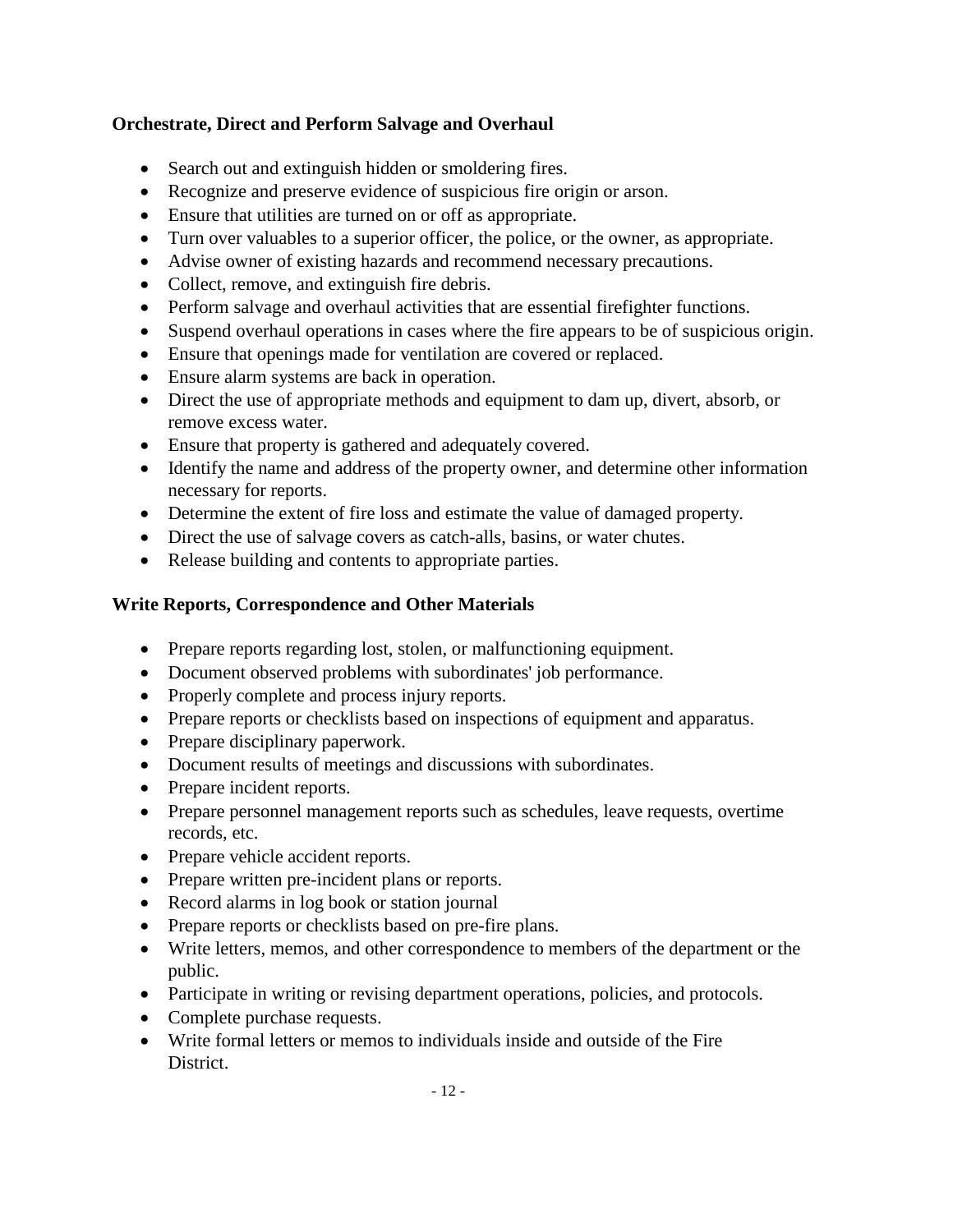## **Coordinate and Provide Training and Instruction**

- Ensure that assigned personnel are capable of performing all required evolutions.
- Make on-the-spot corrections for observed errors or mistakes made by assigned personnel.
- Train and instruct new recruits and probationary firefighters.
- Train and instruct subordinates on computer software utilized by the District.
- Train assigned personnel in proper procedures and protocols to be used during emergency incidents.
- Train assigned personnel in day-to-day operations such as pre-incident planning, fire prevention, public relations, customer service, etc.
- Conduct additional training on certain evolutions with assigned personnel when necessary.
- Discuss performance in incidents and training exercises with assigned personnel.
- Evaluate company operations at incidents and during training exercises to identify training needs.
- Ensure that assigned personnel understand department goals, policies, and procedures.
- Demonstrate the proper use of equipment and apparatus to assigned personnel.
- Ensure that training activities do not interfere with a possible emergency response.
- Participate in training exercises with other shifts, under the direction of the Training Officer.
- Plan, conduct and participate in classroom discussions and training exercises.
- Question assigned personnel to assess their knowledge and identify their need for additional training.
- Ensure that the company follows the training schedules established by the department.
- Share personal knowledge gained from training or experience with assigned personnel.
- Ensure that all assigned personnel are familiar with and garner support for the policies of the department.
- Critique/discuss actions taken at emergency calls with personnel involved at the incident.
- Coordinate and/or conduct company training and drills.

## **Manage and Perform Station House Duties and Activities**

- Conduct roll call, disseminate information, and evaluate the readiness of personnel, equipment and apparatus.
- Ensure that all assigned personnel are delegated specific station duties and/or support services duties and that they are carrying out these assignments.
- Ensure completion of personnel management-related written documentation (e.g., scheduling, leave requests, overtime records, etc.).
- Complete, maintain, and archive station/company-related documentation (e.g., station journal, incident or response reports, etc.).
- Ensure that assigned personnel have the resources needed to complete their jobs safely.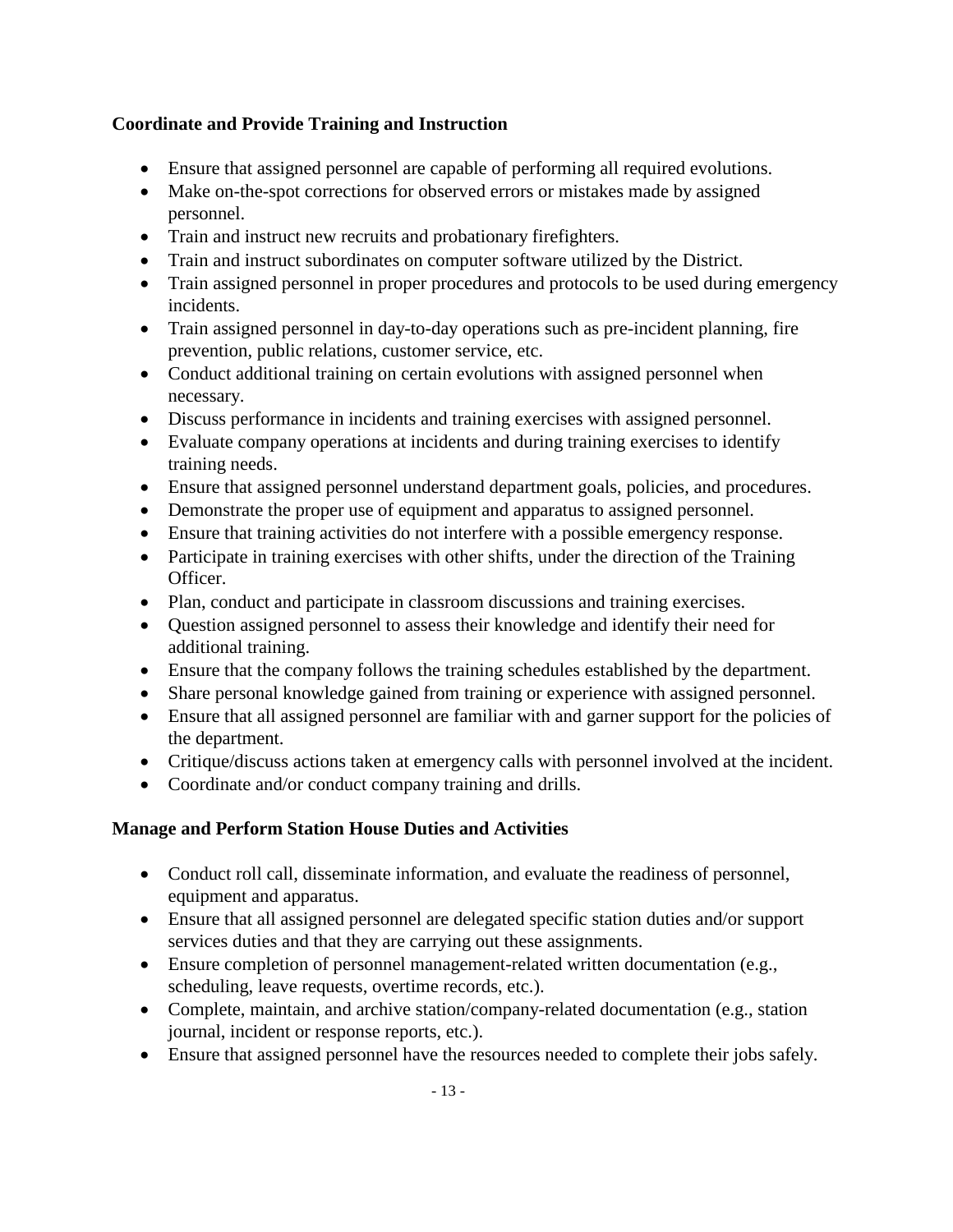- Develop work or activity schedules for routine activities within the station and within assigned response area.
- Manage a station and supervise company officers, coordinating information dissemination, financial obligations, problem solving, overall activities and long range planning.
- Manage the maintenance and upkeep of a station, including replenishing supplies, coordination of repairs, etc.
- Maintain files and records (e.g., on personnel, equipment, training, inspection, etc.).
- Access, enter and retrieve information on computers.
- Assign company members to serve in acting positions during absences.
- Schedule any repairs or maintenance needed to the station or grounds.
- Report availability of personnel, equipment, and apparatus.
- Conduct safety and cleanliness inspections of station living quarters, and ensure that they are maintained.
- Ensure that supplies are properly received, recorded, inventoried, and maintained.
- Assist in developing and implementing company and station house policies, procedures, rules, and regulations.
- Coordinate routine activities that carry over to the next day with other shifts.
- Supervise and ensure completion of routine station chores (e.g., shopping, cooking, cleaning, general station upkeep, etc.).
- Schedule routine activities within the station and the response area.
- Schedule specific station duties and delegate them to assigned personnel.
- Assist in preparing and managing assigned budget areas.
- Conduct inspections of assigned personnel, equipment and facilities.

## **Direct and Perform Code Inspections and Pre-Incident Planning**

- Make on-site visits to become familiar with specific hazards within response area and/or work area or assignment.
- Develop pre-fire plans/pre-incident plans for special target hazards.
- Determine the nature and degree of life and property hazards.
- Determine equipment and personnel requirements as part of pre-incident planning.
- Select target hazards requiring pre-incident planning.
- Ensure assigned personnel are familiar with building features (e.g., connections, entrances, exits, etc.).
- Determine the functionality of existing alarm systems and safety devices in buildings.
- Schedule and direct company surveys of target hazards.
- Schedule and direct surveys of response area for water supplies, street access, occupancy changes, etc.
- Discuss fire codes and/or fire prevention procedures with building owners or occupants and report code violations to the Fire Marshal.
- Ensure that pre-incident plans are periodically studied and updated.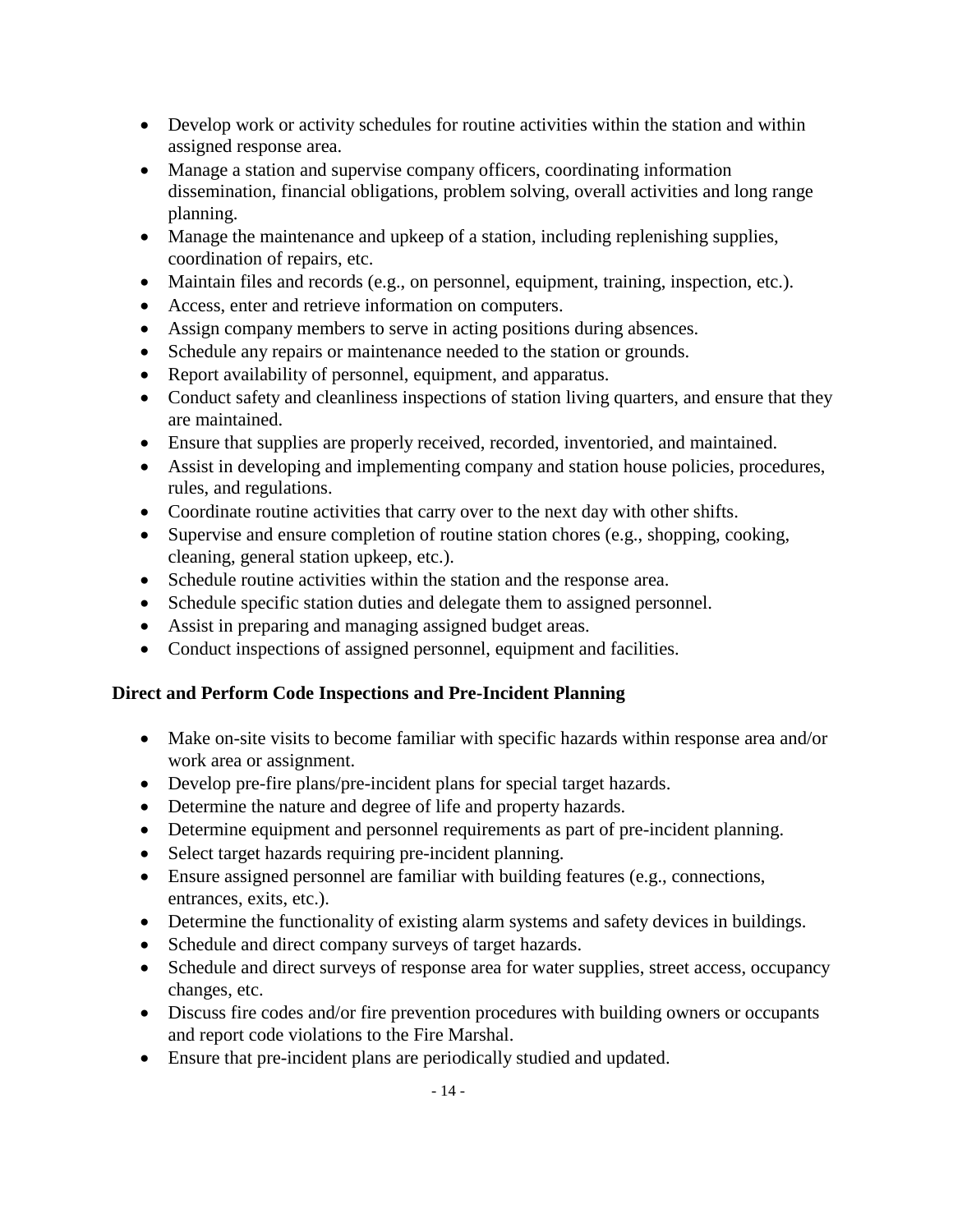- Plan, schedule and lead company discussions of pre-incident plans.
- Develop sketches or map information regarding target hazards and submit to the Fire Marshal.
- Plan, schedule and conduct drills to practice pre-incident plans.
- Schedule, plan and make assignments for company pre-incident planning.

## **Perform Public Education and Services**

- Direct fire drills at schools, businesses, nursing homes, and other high occupancy locations as assigned.
- Make presentations to schools, businesses, or community groups about fire prevention and safety as assigned.
- Assist homeowners with fire safety checks and/or pre-fire planning.
- Respond to requests for public education activities, and arrange for needed support.
- Participate in prevention activities.
- Schedule and coordinate station tours to explain equipment, apparatus, and techniques to visitors.
- Provide information about department goals, policies, procedures, and mission to members of the community.
- Support and carry out the Department's Mission Statement.

## **Program Management**

- Research and investigate issues for special staff assignments (e.g., contract review, station management, coordination with a vendor, budgets, etc.).
- Manage special projects and assignments for the Fire District (e.g., apparatus maintenance, EMS operations, fire operations, supplies, building maintenance, etc.).
- Write special research or staff reports as part of a long-term assignment or onetime project.
- Manage the maintenance and upkeep of assigned apparatus, tools and equipment.
- Evaluate readiness of apparatus and ordering equipment.
- Evaluate need for special equipment.
- Evaluate functionality of apparatus and equipment (e.g., tools, etc.).
- Function in the capacity of duty officer as assigned, taking on all of the duties and responsibilities of this position.

### **General Duties**

- Works assigned schedule.
- Works extended hours/overtime as may be necessary to ensure 24/7 emergency coverage for the community.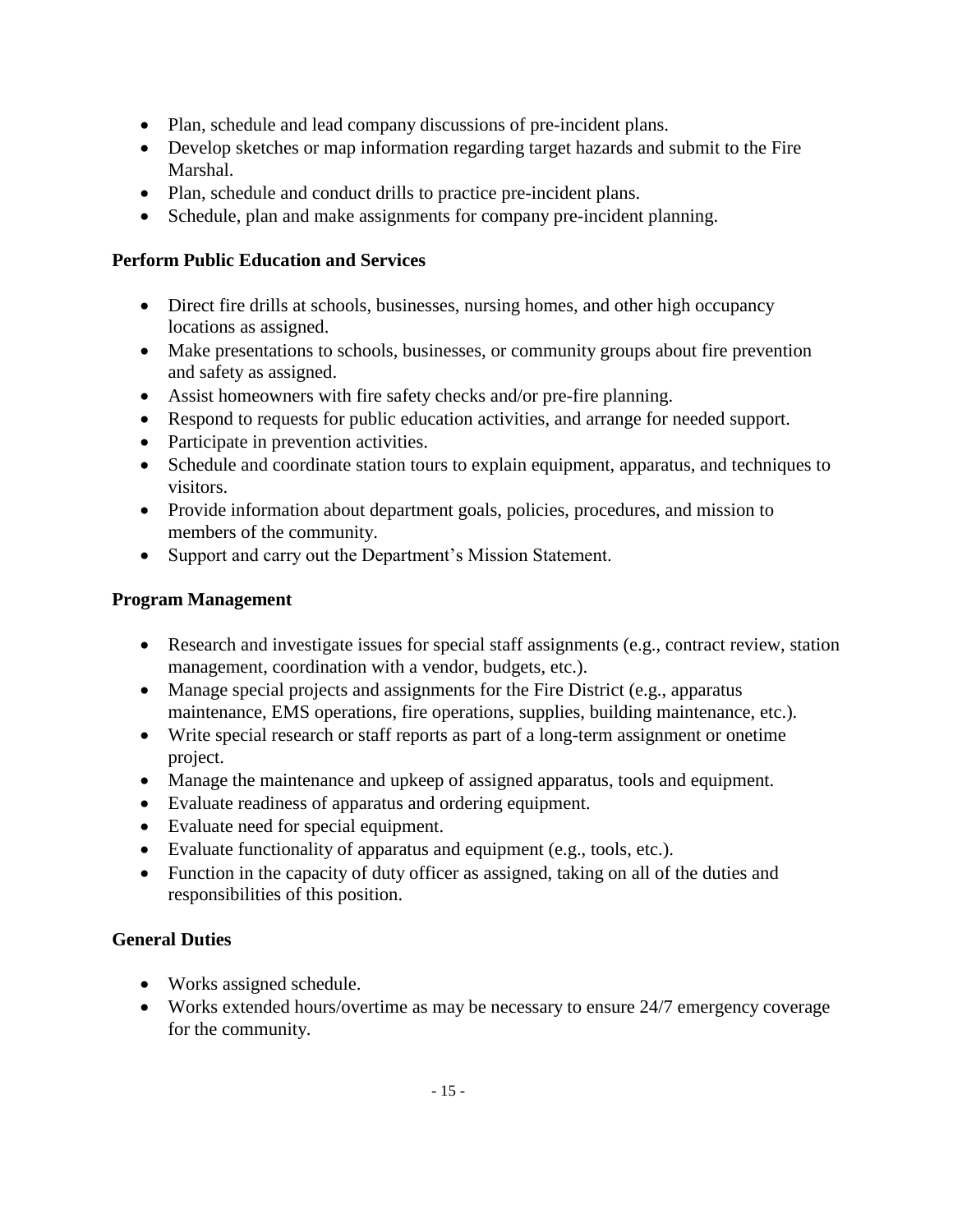- Work effectively for extended periods without regular or guaranteed meal or break periods.
- Remains calm in difficult and dangerous situations.
- Exercises good/reasonable judgment.

#### **Others**

- Perform Support Services as assigned.
- Report to work on time and when scheduled.
- Perform additional primary duties and essential functions as assigned.

## **TYPICAL DUTIES**

*The following Duty dimensions and specific task statements are listed below:*

### **On-site Emergency Scene Duties**

**Maintain and Expand Job Knowledge** - Study, practice, and maintain a working knowledge of up-to-date, job related techniques through formal and informal class work, training sessions, and on-the-job experience.

**Interact with Co-workers and Superiors** - Interact and work together with other co-workers and supervisors on a regular basis.

**Supervise and Provide Training and Instruction** - Provide formal or informal instruction, training, or guidance to co-workers and others.

**Maintain Adequate Physical Condition** - Participate in a physical training program to maintain adequate physical condition to perform job tasks.

**Supervise and Perform Fire Inspections, Code Enforcement Pre-Incident Planning and Fire Drills** - Inspect buildings or structures to become familiar with potential fire hazards, conduct pre-incident planning, and identify code violations. Conduct fire drills at target hazards.

**Supervise Routine Station Chores** - Perform standard station chores, including shopping, cooking, cleaning, and general station upkeep.

**Write Reports and Correspondence** - Complete forms and reports to document such things as inspection results, vehicle accidents, and actions taken at fire incidents. Write letters, memos, and other correspondence.

**Perform Office Duties** - Perform miscellaneous office tasks such as work with computers, maintain files, take notes, talk on the phone, and schedule meetings or other activities.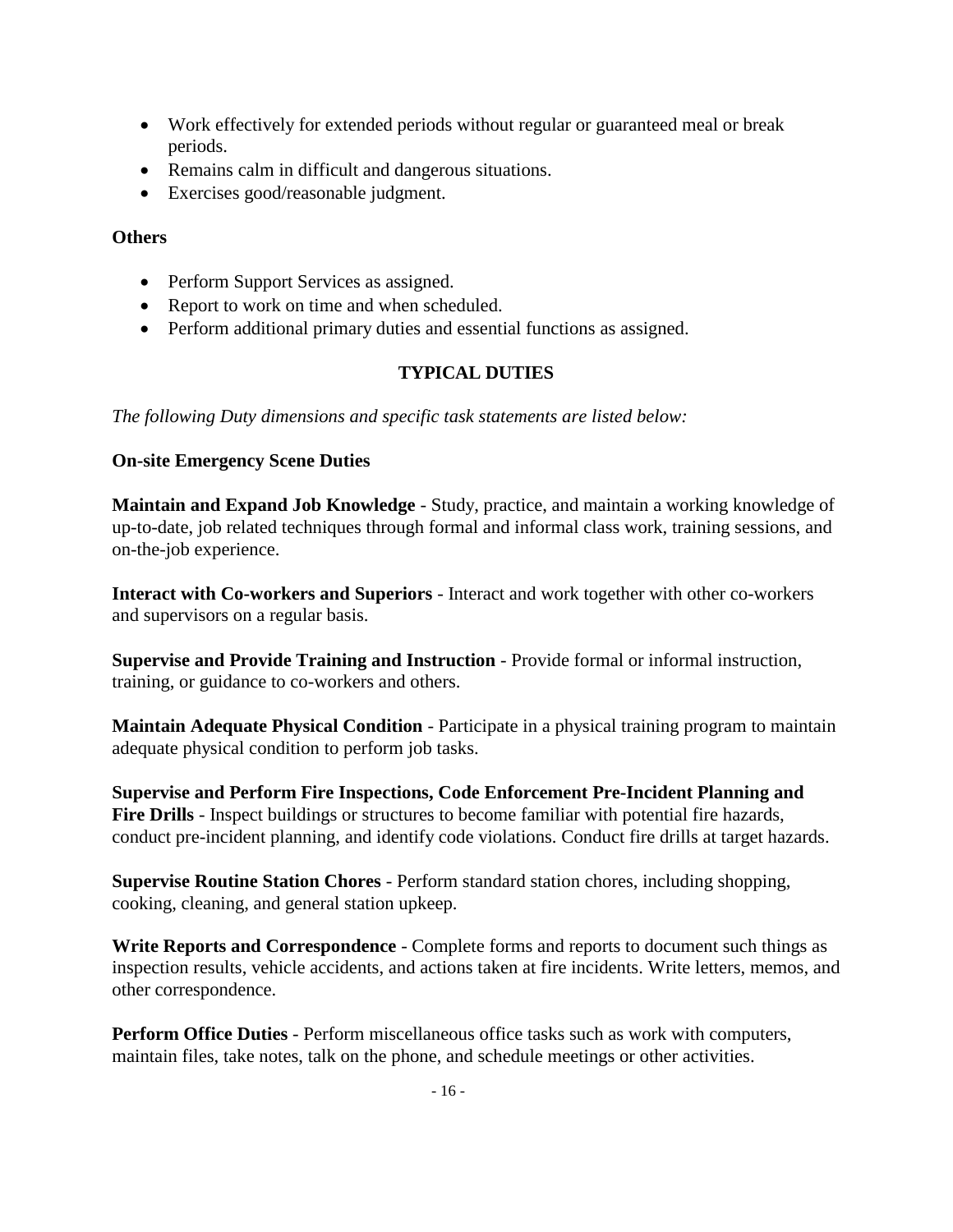### **KNOWLEDGE, SKILLS, ABILITIES AND PERSONAL CHARACTERISTICS**

**Incident Management System** – Knowledge of, and ability to effectively implement the Incident Management System (IMS). Knowledge of emergency management procedures during natural disasters and major incidents.

**Strategy and Tactics** - Knowledge of firefighting tactics and strategies. Ability to implement, evaluate, and modify tactical plans during an emergency incident. Ability to give appropriate fireground and emergency scene commands.

**Safety Considerations** - Knowledge of emergency scene safety considerations, including safety with apparatus, tools and equipment, as well as safety around fires, hazards, etc. Knowledge of and the ability to implement the firefighter accountability system. Knowledge of RIT Team operations and responsibilities. Ability to recognize potentially unsafe conditions and unsafe practices (e.g., flashover, building collapse) and take appropriate corrective action.

**Knowledge of Apparatus and Equipment** - Knowledge of fire suppression tools and emergency medical equipment (e.g., appliances, hoses, ladders, apparatus, defibrillator, splints, suction equipment, oxygen equipment, etc.). Knowledge of readiness requirements for apparatus, equipment and tools (e.g. knowledge of how to prepare for emergency responses). Knowledge of general operating procedures for pumping apparatus, and ability to oversee pumping operations. Knowledge of general operating procedures for truck/ladder apparatus, and ability to oversee operation of standard equipment (e.g., turntables, squirts, elevated platforms, etc.).

**Knowledge of Hazardous Materials** - Knowledge of "first responder" management requirements for hazardous materials incidents.

**Knowledge of First Aid and Emergency Medical Care** - Knowledge of emergency medical care practices and procedures, including EMS incident management practices. Knowledge of, and ability to apply triage management techniques during multi-casualty incidents.

**Knowledge of Supervisory Practices** - Knowledge of effective supervision principles and managerial practices. Knowledge of Fire District policy and procedures regarding personnel management (disciplinary procedures, employee conduct, complaints, assignments, performance, training, scheduling, etc.).

**Supervisory Ability** - Ability to effectively assign or delegate work to subordinates for routine station activities and/or support service activities. Ability to effectively assign or delegate work to subordinates during emergency incidents. Ability to evaluate the results of assigned work and responsibilities, and ability to provide constructive feedback to subordinates. Ability to recognize performance problems and training needs in subordinate personnel and take effective corrective action. Ability to counsel subordinate employees and obtain cooperation and meaningful progress in the face of problem performance.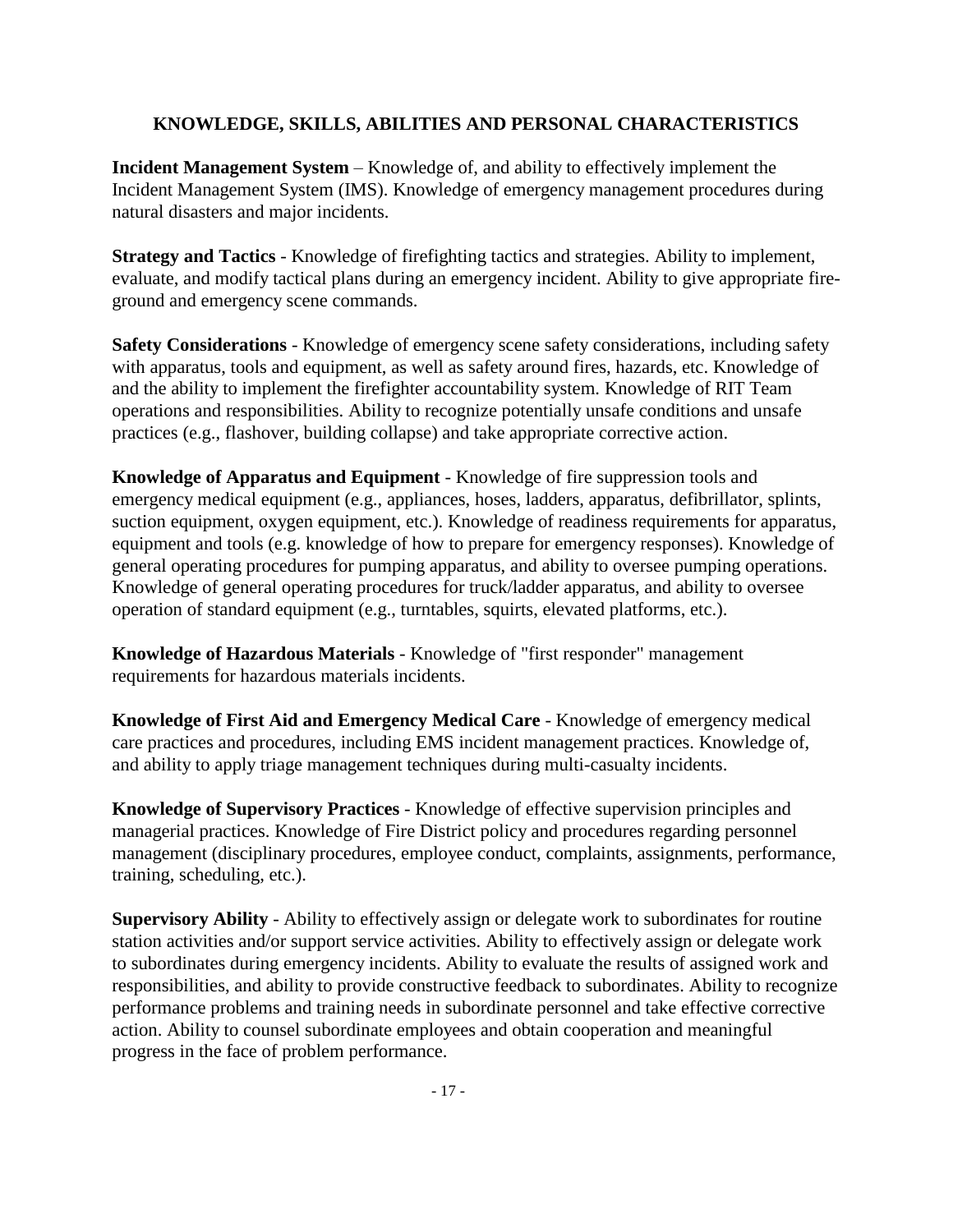**Judgment, Reasoning and Common Sense** - Ability to exercise appropriate judgment in routine supervisory situations and emergency incidents. Ability to use common sense and reach logical decisions, including the ability to foresee the consequences of various alternatives.

**Knowledge of Computers, Software and Technology** - Knowledge of fundamental software applications (e.g., word processing, spreadsheets, etc.). Skill in the use of computers for data entry and retrieval. Ability to effectively utilize communications systems (e.g., radios, computers) in all aspects of the job.

**Administrative Knowledge and Skills** - Knowledge of support service functions and resources (e.g., fire prevention, fire inspection, training, technical services, and administration). Ability to maintain accurate written records and schedules of personnel, resources and station operations. Ability to make proper assignments of personnel and appropriate use of resources.

**Leadership Ability** - Ability to function as a positive role model for subordinate personnel, leading by example, maintaining open lines of communication, and providing a work environment which builds upon the individual differences in personnel while focusing on team building. Ability to coach and effectively direct subordinate employees in a manner that will build self-esteem and result in higher productivity and cooperation.

**Written Communication** - The ability to convey oneself clearly and accurately. This includes all routine written work for the job, such as internal memoranda, subordinate evaluations, routine documentation and special reports.

**Oral Communication** - Ability to effectively communicate with subordinates, peers, management, allied agencies, and the public in all routine aspects of the job. Ability to listen to others attentively and with comprehension.

**Conflict Resolution Skills** - Ability to mediate or reconcile differences between or among others.

**Problem Solving** - Ability to obtain and interpret relevant information and data and identify possible causes of problems. Ability to develop effective solutions and propose appropriate recommendations.

**Effectiveness Under Stress** - Ability to think clearly and remain in control during stressful circumstances and emergency operations.

**Courage and Assertiveness** - The willingness to work under dangerous or adverse conditions, despite the threat of physical harm, as well as the ability to demonstrate self-confidence and selfreliance, and to take appropriate action when required.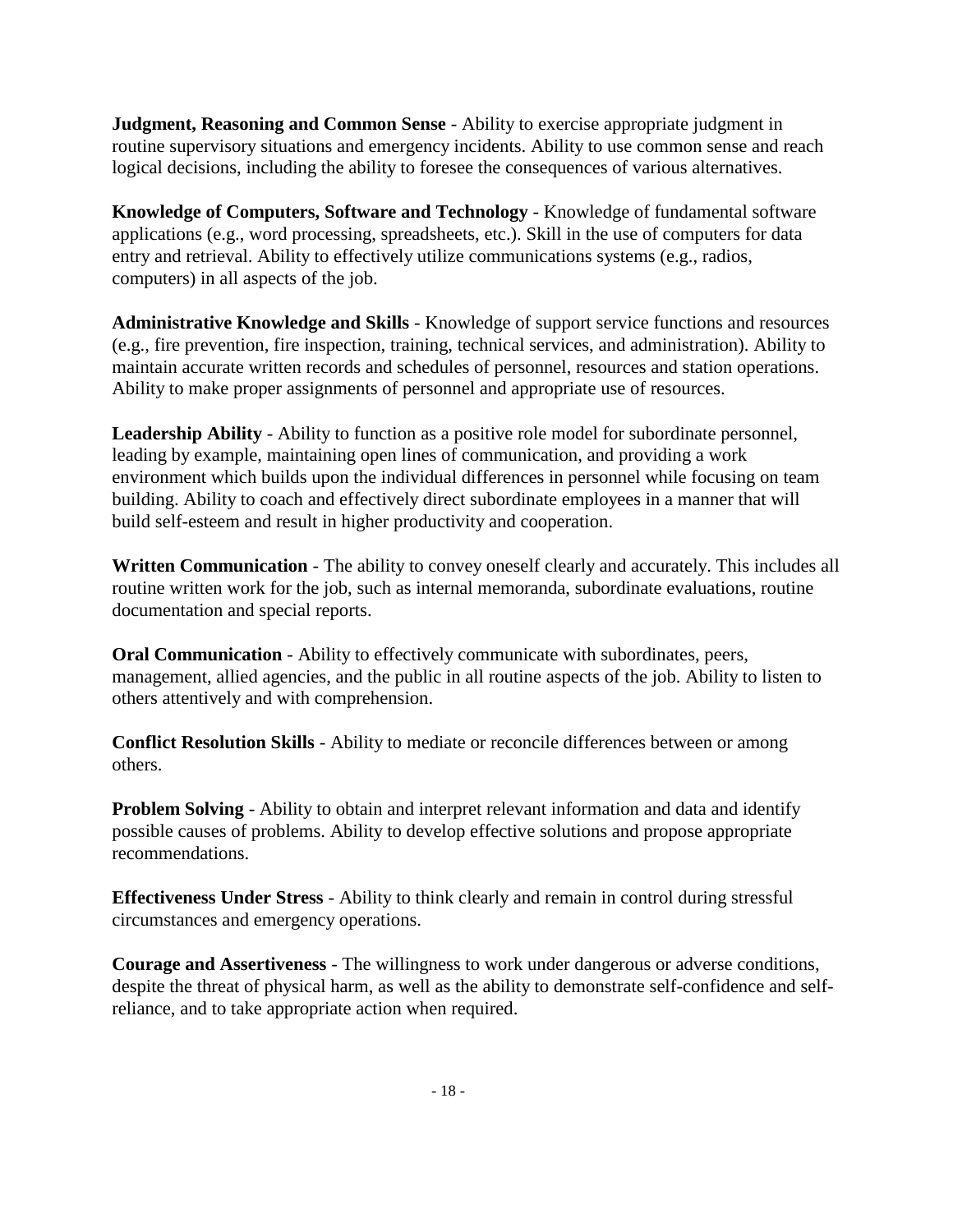**Ethics, Integrity, and Honesty** - The ability to maintain high standards of ethical conduct, even when faced with temptations, and to hold others accountable to those same standards.

**Physical Ability** - The ability to perform the physical activities that are necessary for the job, using strength, coordination, stamina, and related physical attributes with or without accommodation.

**Knowledge of Fire Behavior** - Knowledge of fire behavior, causes, and hazards, as well as fire chemistry and physics.

**Fairness and Objectivity** - The ability, to remain unbiased and open-minded, and to defer judgment until the necessary information has been obtained.

**Emotional Maturity and Stability** - The ability to maintain a level temperament, and to recognize, distinguish among, and manage ones own emotions and impulses.

**Acceptance and Promotion of Diversity** - The ability to respect and encourage working cooperatively with diverse co-workers of varying background and beliefs.

**Personal Responsibility** - The ability and willingness to take actions, and the willingness to accept the consequences of one's decisions and actions.

**Awareness and Alertness** - The ability to remain mentally focused and aware of one's surroundings, avoiding distractions, and concentrating on the tasks at hand.

**Respect for Authority** - The ability to follow orders, and to show respect toward those in positions of authority.

**Dependability and Reliability** - The ability to meet obligations and commitments.

**Flexibility and Adaptability** - The ability and willingness to adapt easily and quickly to changing environments, work duties, or other job requirements.

**Reading Comprehension** - The ability to comprehend written materials such as reference manuals, training materials, and correspondence.

**Knowledge of Fire Detection, Alarm and Extinguishment Systems** - Knowledge of various detection, alarm, and extinguishment systems found in buildings (standpipes, sprinklers, etc.) and how to operate those systems.

**Compassion and Sensitivity** - The ability to demonstrate empathy towards people in need and a sincere interest in helping those people and an awareness of the effects of one's decisions and actions on other people, and the ability to be empathetic to other people's emotions and feelings.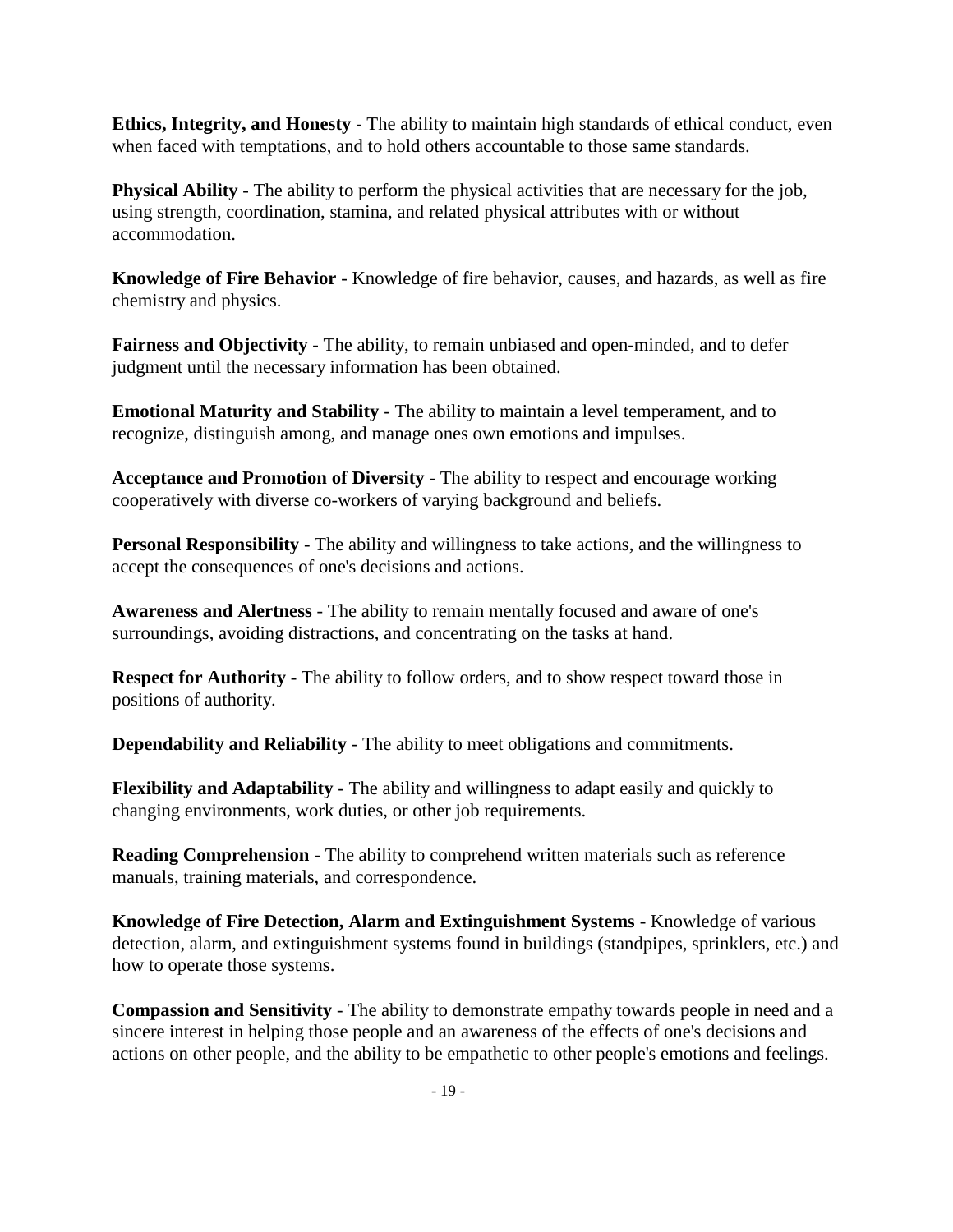**Visualization and Spatial Orientation** - The ability to develop and use mental representations or mental pictures of such things as fire scenes and building layouts. The ability to know where one is in relation to the surrounding environment, visually locate objects and persons, and accurately estimate distances and heights.

**Attention to Detail** - The ability to recognize and attend to the details of tasks and situations, and to demonstrate a commitment to accuracy.

**Knowledge of Construction Principles** - Knowledge of basic building construction, electrical and mechanical principles, and the ability to apply those principles on the job.

**Appearance and Demeanor** - The ability to maintain a neat, well-groomed, and professional appearance and demeanor.

**Learning and Memory** - The ability to learn, retain, recall, and apply information that is essential to the job, such as pre- incident plans, verbal instructions, and reference materials.

**Service Orientation** - The ability to demonstrate a genuine interest and concern for the welfare of the community and its citizens, and a willingness to participate in community affairs.

**Perseverance** - The ability to demonstrate thoroughness and follow-through when working on difficult or lengthy tasks.

**Knowledge of Fire Codes** - Knowledge of relevant fire codes and ordinances, and the ability to apply this knowledge when inspecting structures and educating the public, and determining causes of fires.

**Organizing, Planning and Prioritizing Skills** - Ability to set priorities, coordinate and schedule tasks in a logical manner so as to maximize staff and material resources and meet goals and timelines. Ability to manage projects and priorities.

**Ability to Train and Instruct** - Ability to effectively present classroom and skills-based training.

**Decision Making and Decisiveness** - Ability to realize when a decision must be made and the willingness to take action or commit oneself.

**Knowledge of Standards, Policies, Procedures and Organization** - Knowledge of Fire District Policies, Standard Operating Procedures (SOPs) and Field Operating Guidelines (FOGs). Knowledge of how the Department is organized and where to go for assistance. Knowledge of department standards for training and drill requirements.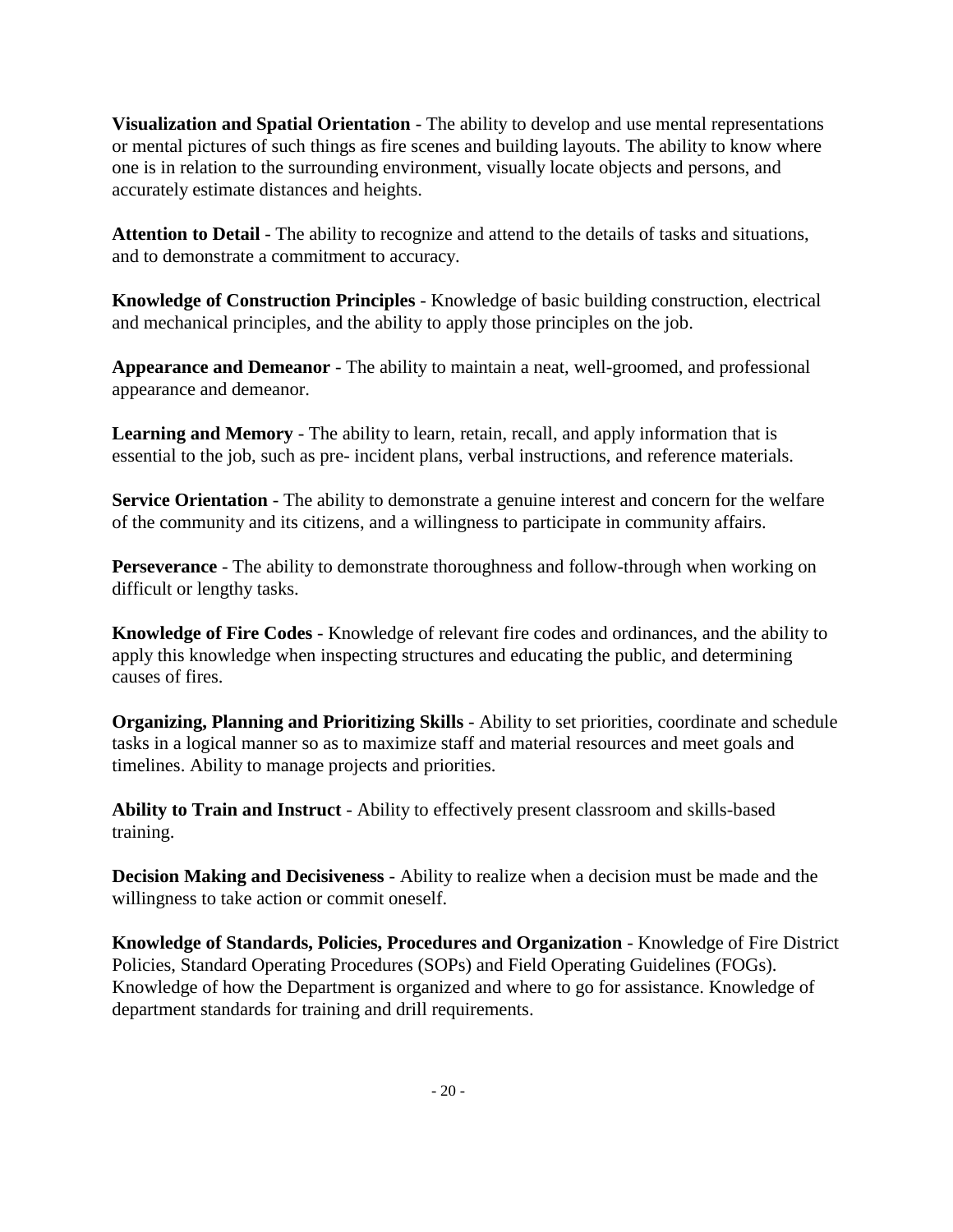**Motivation and Initiative** - Ability to self-start, go beyond what is expected and initiate action rather than just responding to events. Ability to work independently.

**Interpersonal Skills** - Ability to effectively utilize interpersonal relationships with citizens, other city agencies, project coordinators, and other governmental agencies.

**Creativity and Resourcefulness** - Ability to remain open to new or creative ideas, approaches, or techniques.

**Knowledge of Mechanical Principles** - Knowledge of basic mechanical principles such as force and leverage, and the ability to apply those principles on the job.

**Mathematical Ability** - The ability to perform the basic mathematical calculations that are used on the job in a timely and accurate manner.

**Knowledge of Response Area and Pre**-**Incident Plan Skills** – Knowledge of local streets, building layouts and pre-incident plans, as well as location of hydrants and other sources of water supply within the local response area. Ability to interpret and draw basic building formations, maps and pre-plans.

**Teamwork and Cooperation** - Ability to foster, promote and maintain a teamwork environment. Ability to solicit input from Fire District members and incorporate multiple viewpoints to achieve desired outcomes.

**Support Fire District Goals, Direction and Mission Statement** – The willingness to actively support Fire District goals, direction and mission statement. Knowledge of and the ability to implement the Fire District's Mission Statement.

**Physical Requirements -** A Captain must be able to perform the essential physical functions of a Firefighter as outlined within this job description.

## **TOOLS AND EQUIPMENT USED**

Emergency medical apparatus; fire apparatus; PPE, SCBA, fire pumps, hoses, and other standard firefighting equipment; firefighting and EMS training props; ladders, emergency medical equipment; radio; pager; personal computer; telephone.

### **GENERAL PHYSICAL DEMANDS**

The physical demands described here are representative of those that must be met by any employee to successfully perform the essential functions of this job. Reasonable accommodations may be made to enable individuals with disabilities to perform the essential functions. While performing the duties of this job, the employee is frequently required to stand; sit; walk; talk or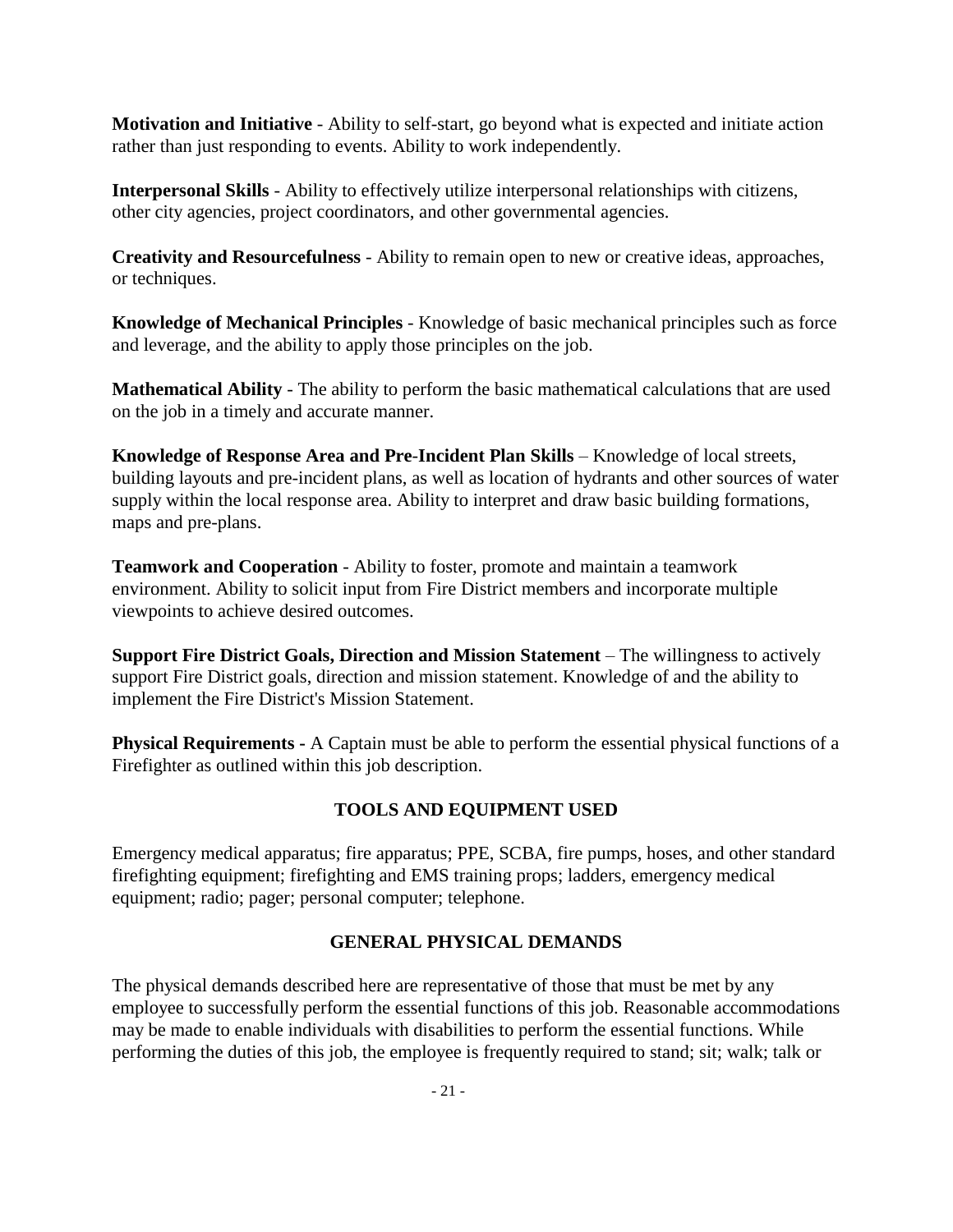hear; use hands to finger, handle, or operate objects, tools, or controls; and reach with hands and arms. The employee is frequently required to climb or balance; stoop, kneel, crouch, or crawl; and taste or smell. The employee must frequently lift and/or move up to 50 pounds and occasionally lift and/or move up to 175 pounds. Specific vision abilities required by this job include close, distance, color, and peripheral vision, depth perception, and the ability to adjust focus.

## **Essential Physical Functions**

- Put on and wear protective equipment
- Open hydrant to charge the hose
- Use 1-3/4 inch hose as an attack line
- Use equipment (e.g., ax, sledge hammer, etc.) to make forcible entries
- Enter smoke filled buildings/rooms with a hose in hand while wearing full protective clothing
- Crawl on a floor and if you cannot see, feel for the heat of the fire source
- Systematically search for trapped persons
- Drag victims with the help of another co-worker
- Screw the hose connection to the hydrant
- Drag charged 1-3/4 inch hose up stairs and around furniture when fighting a fire
- Carry victims with the help of another co-worker
- Use a hose clamp to clamp a charged/uncharged hose
- Wrap a hose around a hydrant to stretch it out and ensure it reaches the plug
- Climb stairs wearing full equipment while responding to a call for service
- Carry heavy equipment (hose pack, medical box, air bottles) up stairs while wearing full equipment
- Support a ladder, and raise the halyard to extend to the desired length, then lower into objective
- Climb an aerial ladder wearing full equipment
- Hold a charged 1-3/4 inch hose unassisted and open the nozzle
- Drag a victim out of a building unassisted while wearing full turnout gear
- Drag accordion folded or flat load, uncharged 2 1/2 or 3 inch hose until it is fully extended
- Drag charged 1-3/4 inch hose unassisted
- Reload hose and put it back onto the apparatus.
- Remove heavy equipment (i.e., ejector, positive pressure fan, fan, medical box) from the truck; transport and place it in operation unassisted
- Use a pike pole to pull down a ceiling
- Carry a victim out of a building unassisted while wearing full turnout gear
- Carry people unassisted down ladders wearing full turnout gear
- Carry people unassisted via stairs wearing full turnout gear
- Carry people as a team on backboard and/or ambulance cot.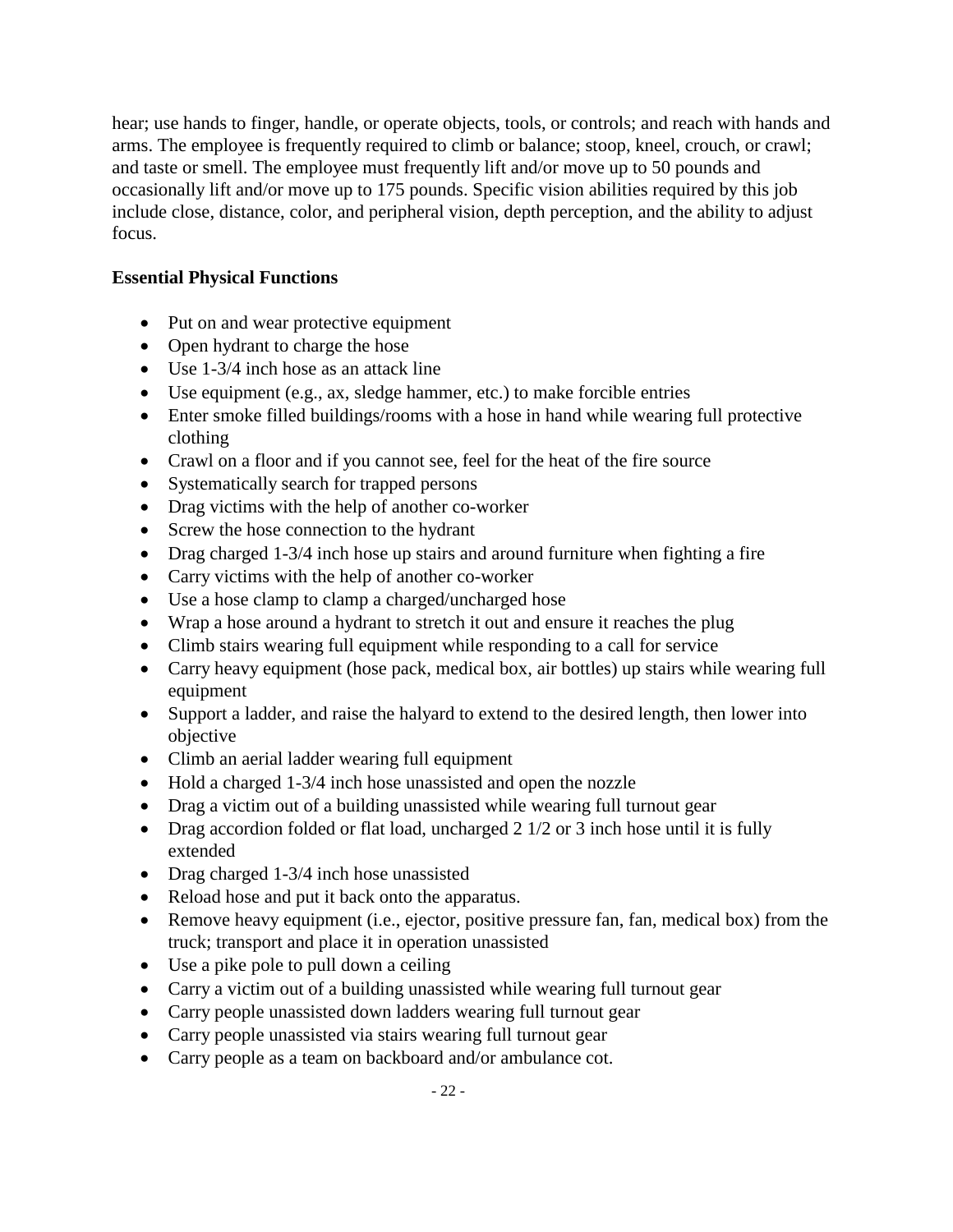- Remove and carry medical equipment from an ambulance unassisted.
- Carry a section of rolled hose unassisted
- Lower ladders and re-bed them onto the truck/quint
- Remove an extension ladder from the apparatus unassisted and carry it to its destination
- Operate a charged line from confined spaces
- Operate foam equipment
- Operate a line from heights (e.g. rooftops)
- While on a ladder, direct water at fire
- Operate the ladder pipe from an aerial platform
- Extend the booster line to a fire
- Hoist equipment to upper levels by a rope

### **Essential Mechanical Functions**

- Make and unmake coupling connections
- Operate power tools (e.g., chain saw, circular saw, etc.) during the course of firefighting activities
- Remove the hydrant cap with a wrench
- Safely shut off utility services to buildings in emergency situations
- Operate heavy equipment (e.g., "jaws-of-life", etc.) in response to an emergency
- Operate electrical/gas shut-off valves
- For aerial ladders, set up truck jacks, place chocks, and then position and raise ladder
- Make openings for ventilation using equipment (e.g., saws, axes, etc.)
- Drive firefighting/emergency equipment to and from a scene
- Respond to hazards related to electrical emergencies
- Operate a fire extinguisher
- Inspect a pumper during operation; check gauges
- Operate emergency medical equipment (e.g. ambulance cot, defibrillator, syringes, splints, suction unit, etc) in response to an emergency.

### **Essential Cognitive Functions**

- Ability to remain calm and follow oral and written procedures and instructions clearly and accurately in emergency situations
- Ability to demonstrate compassion to patients, family and people under emergency circumstances
- Ability to demonstrate good customer relations skills
- Ability to manage difficult interpersonal situations and conflicts involving patients, family members, bystanders, and other healthcare and public safety workers
- Ability to demonstrate effective and positive interpersonal relationship skills with coworkers and supervisors, in both routine and stressful circumstances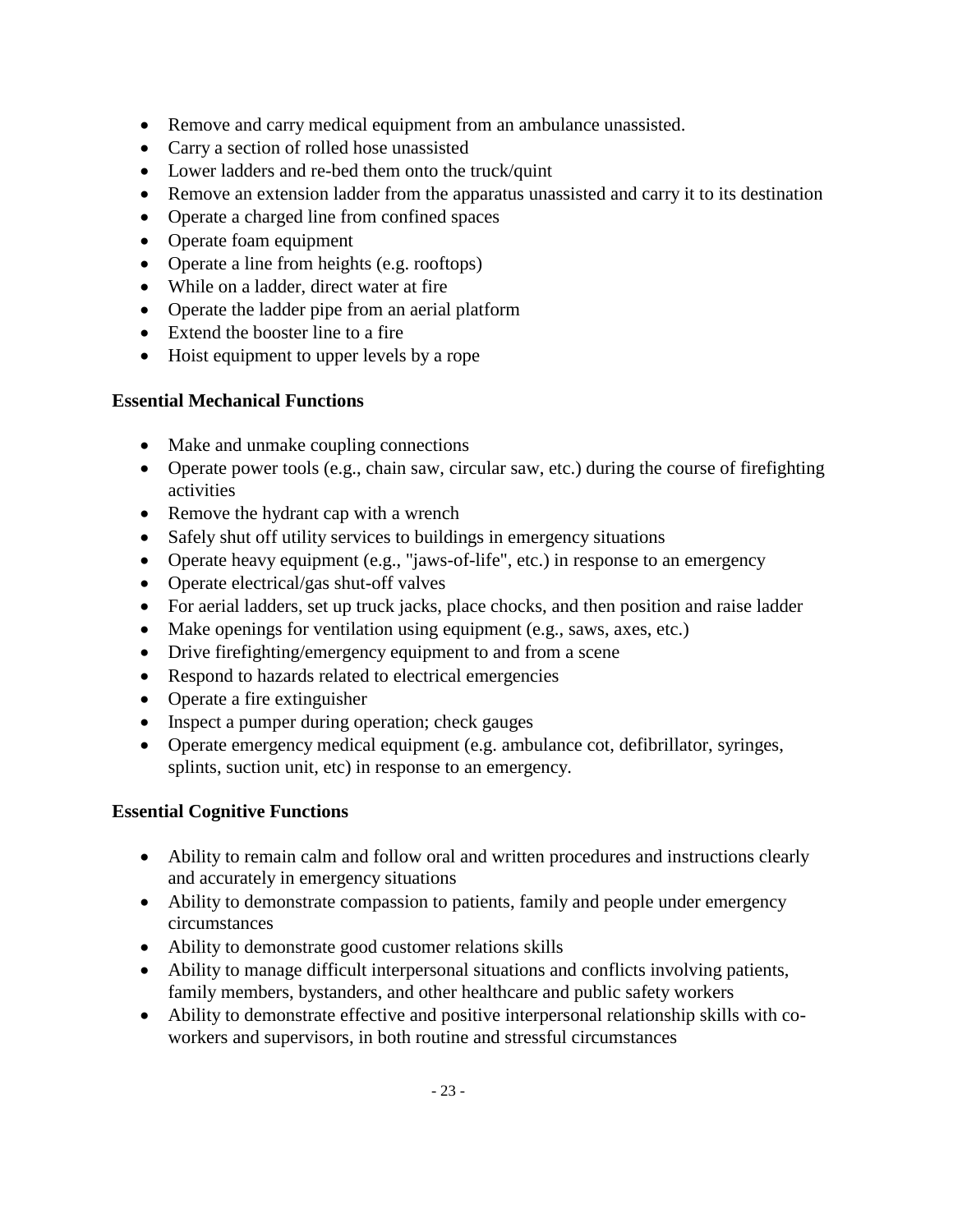- Ability to apply knowledge of curriculum, medical protocol, and procedures related to basic and advanced patient care
- Ability to apply knowledge of curriculum, principles, procedures, and guidelines related to fire and rescue operations
- Ability to apply advanced knowledge of curriculum, principles, procedures, and guidelines related to apparatus operations

## **EXPECTED BEHAVIOR**

The Captain is expected to embrace, support, and promote the Fire District's mission, values, beliefs, and culture, which include but are not limited to the following:

- High ethical standards
- Active participation in teamwork
- Strong safety principles and safety awareness
- Provide outstanding customer service to internal and external customers

These traits are not basic job requirements but are expected behavior. Other duties and responsibilities will be performed as assigned.

## **JOB RESPONSIBILITIES RELATED TO PATIENT PRIVACY**

The incumbent is expected to protect the privacy of all patient information in accordance with the District's privacy policies, procedures, and practices, as required by federal [and state] law, and in accordance with general principles of professionalism as a health care provider. Failure to comply with the Department's policies and procedures on patient privacy may result in disciplinary action up to and including termination of employment or of membership or association with Mid-Columbia Fire and Rescue.

The incumbent may access protected health information and other patient information only to the extent that is necessary to complete your job duties. The incumbent may only share such information with those who have a need to know specific patient information you have in your possession to complete their job responsibilities related to treatment, payment or other company operations.

The incumbent is encouraged and expected to report, without the threat of retaliation, any concerns regarding the Department's policies and procedures on patient privacy and any observed practices in violation of that policy to the Fire Chief, or his/her designee.

The incumbent is expected to actively participate in District privacy training and is required to communicate privacy policy information to coworkers, students, patients and others in accordance with District policy.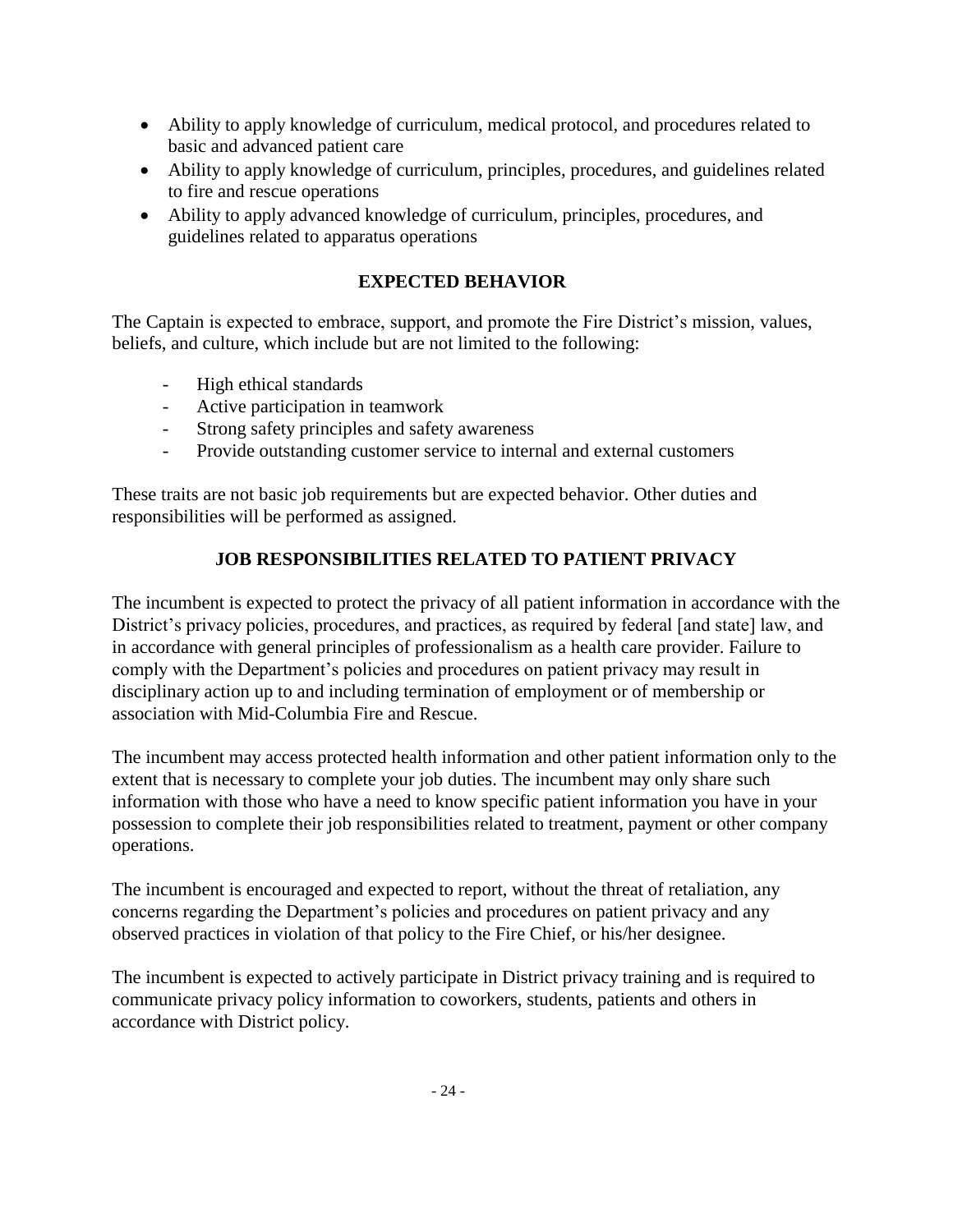#### **NOTATIONS**

Appointees will be subject to completion of a standard probationary period.

The examples of duties are intended only as illustrations of the various types of work performed. The omission of specific statements of duties does not exclude them from the position if the work is similar, related or a logical assignment to the position.

This job description does not constitute an employment agreement between the employer and the employee and is subject to change by the employer as the needs of the employer and requirements of the job change.

## **Approved by the Wasco County Civil Service Commission on March 11, 2015**